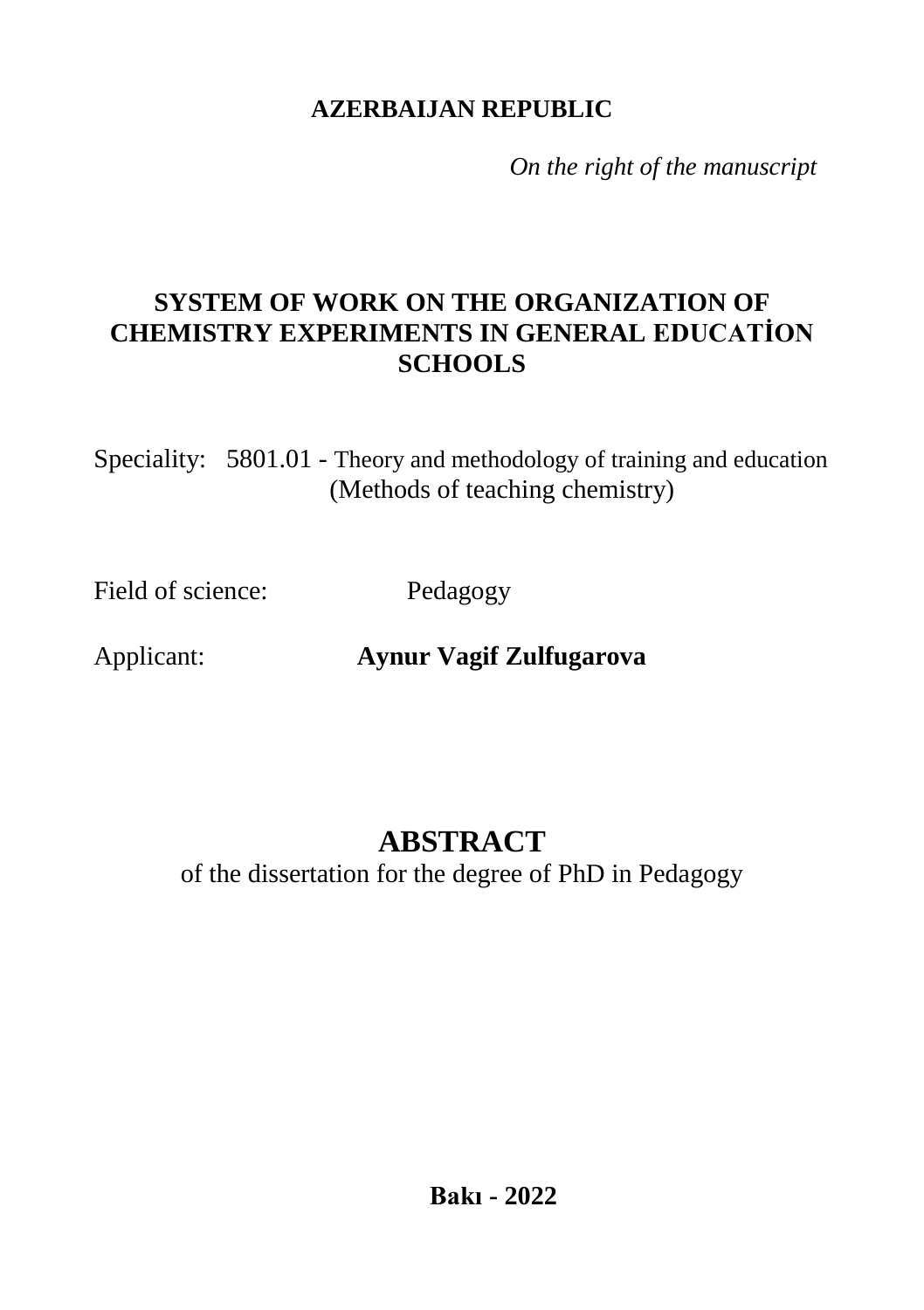The dissertation work was carried out in the Institute of Education of the Republic of Azerbaijan.

| Scientific supervisor:     | <b>Doctor of Pedagogical Sciences,</b><br>assosiate professor<br><b>Mutallim Maharram Abbasov</b> |
|----------------------------|---------------------------------------------------------------------------------------------------|
| <b>Official opponents:</b> | Doctor of Pedagogical Sciences,<br>professor Akif Nuraga Abbasov                                  |
|                            | Doctor of Pedagogical Sciences,<br>assosiate professor<br><b>Nasim Ajdar Abishov</b>              |
|                            | <b>Doctor of chemistry Sciences</b><br>Ilgama Agalar Zarbaliyeva                                  |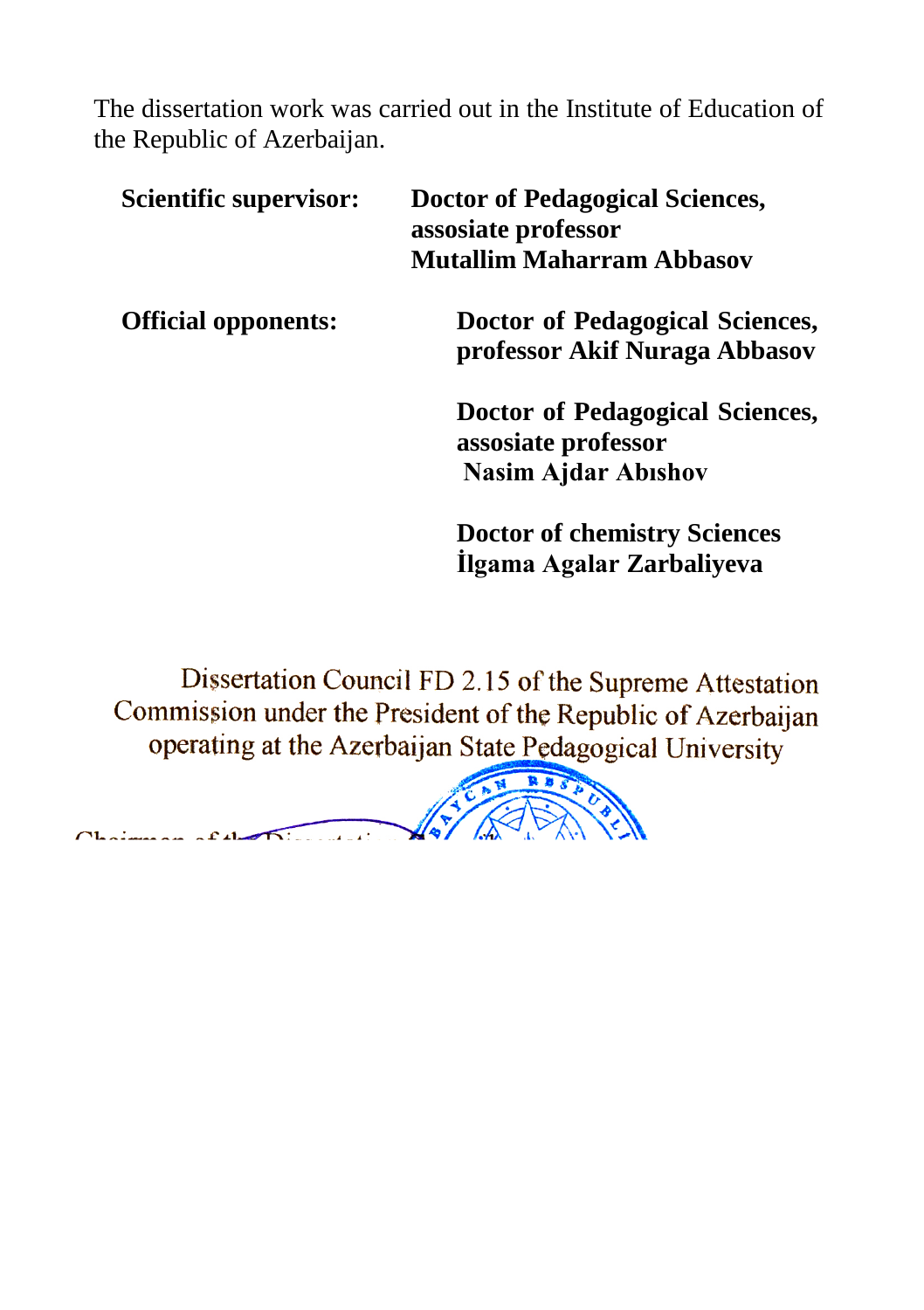### **GENERAL CHARACTERISTICS OF THE STUDY**

**Relevance and development of the topic.** After gaining independence, fundamental reforms were launched in the field of education in the Republic of Azerbaijan. Reconstruction of education in our country on a national basis and in accordance with European standards, which is one of the most relevant and important areas, is an important task for the education system.

Major updating of the content of education is an important part of the state's education policy. The first direction of the "State Strategy for the Development of Education in the Republic of Azerbaijan" approved by the President of the Republic of Azerbaijan on October 24, 2013 envisages the creation of the content of personality-oriented education, development of curricula for all levels of education.

Today, the new education reform in our schools serves to provide students with quality knowledge. The normative legal documents adopted in recent years in connection with education state that the education of mentally, morally, ethically, aesthetically developed, physically healthy and vital students is an important condition today.

We live in a world where the events around us, science, techinique and technology are changing rapidly. Such changes place new demands on the development of the school personality. In order to adapt to constantly changing conditions, people must be ready for the necessary life skills, agile thinking, self-development and selfimprovement, and strive to realize their potential. Naturally, these qualities are instilled in students in general education schools. It is difficult to instill life skills in students in a teacher-led learning process. In the process of learning based on explanatory-illustrative memory, the teaching of theoretical issues prevails, the content of the lesson is not adapted to the needs of life. In the learning process, some teachers do not take into account the personal experience, abilities and individual characteristics of students. At present, the content of education should be defined in such a way that it serves to develop children's understanding, understanding the causes of events and the ability to make the right decisions. For this reason, the learning process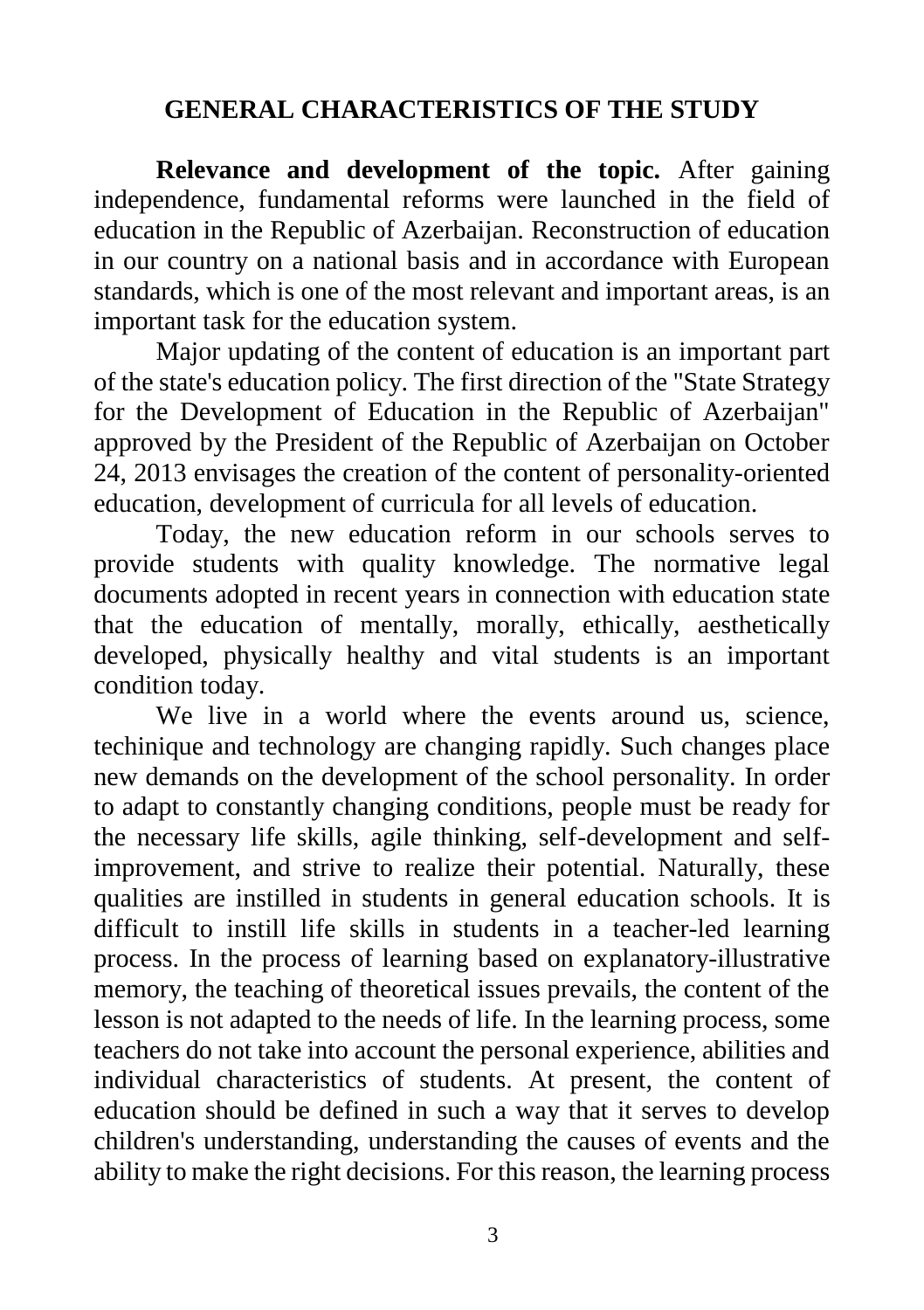should be in accordance with the interests and needs of students, the level of knowledge, opportunities and abilities, and the application of active learning methods in the classroom should be preferred. Only in this way it is possible to develop in students the skills that are necessary for life. Creating a learning process based on modern learning principles will help students acquire the following skills: acquire the most important information, interact, do individual work, acquire knowledge independently through research, collect information, enforce the knowledge and skills they have acquired, etc.

.

The main problem of modern training is to update the structure of training, its forms and methods. Interactive teaching methods and new learning technologies are currently being used in schools. However, our observations and surveys show that most school teachers are not able to use active learning methods. One of the main reasons for this is the lack of knowledge of our teachers about the features of active learning, the lack of scientific and methodological literature on this problem, the lack of serious scientific research. The understanding of the theoretical foundations of chemistry manifests itself in the experimental application of its laws and regularities. To date, several books have been published explaining the theoretical foundations of chemistry, but no scientific research or books have been published on the organization and conduct of chemical experiments. It is not possible to check on a daily basis by chemical experiment how a student has mastered the theoretical foundations of chemistry due to the volume of textbooks in general education schools' chemistry textbooks, the lack of class hours, and the poor organization of laboratories. Therefore, we have begun to research the existing dissertation in order to create such an option to solve this problem.

No research has been conducted on the application of active learning methods to the application of the theoretical foundations of chemistry from chemistry to experiments, and experiments in this field have not been generalized. Therefore, the school attracts attention by studying the theoretical and practical problems of the application of modern teaching methods in the teaching of chemistry, generalizing existing experiences, giving recommendations to teachers. Therefore,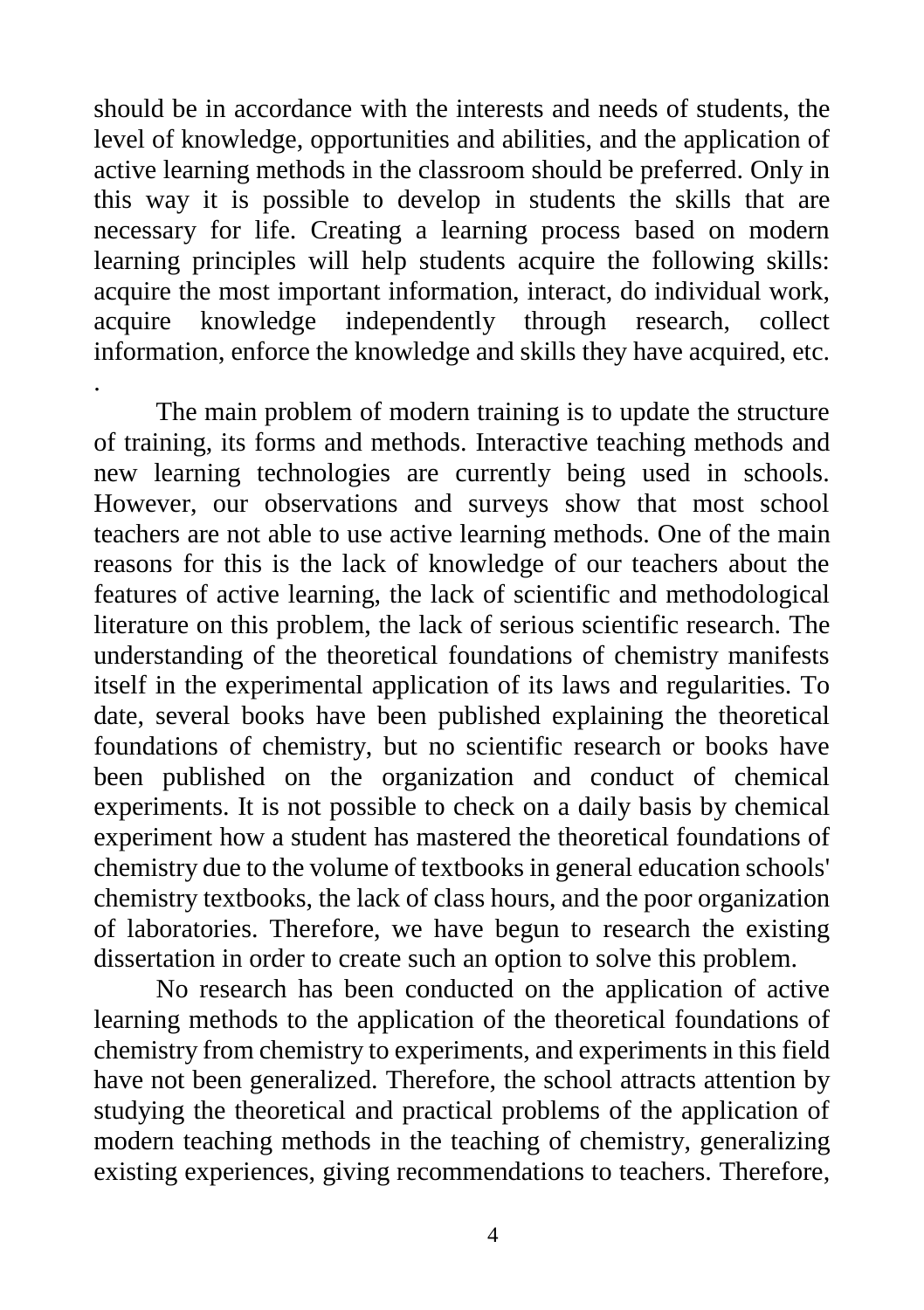we consider it important to write a dissertation on "The system of work on the organization of experiments in chemistry in general education schools."

The main issue that confirms the relevance of the research is the implementation of the following standards and sub-standards in the content / line of experimentation and modeling.

Content line: experiment and modeling

Standard

3.1. Conducts experiments on chemical phenomena and their regularities.

Substandard

3.1.1. Conducts practical work on chemical compounds and polymers (large-molecule compounds) and prepares presentations.

Standard

3.2. Model the structure of the molecule, chemical processes.

Substandard

3.2.1Carries out the structure of chemical compounds and polymers (large-molecule compounds), their chemical phenomena.

**The aim of the research** is to modernize the teaching of chemistry by organizing and conducting experiments on chemistry in general education schools, to improve the quality of teaching, to determine the advantages of extracurricular activities in mastering the theoretical foundations of chemistry through experiments, to summarize the results and develop recommendations for practice.

**Research objectives.** The main objectives of the research are:

– to analyze scientific-pedagogical and methodical literature on the problem;

– to learn the school experience to solve the problem;

– to determine the ways of applying the methods of organizing and conducting experiments in mastering the theoretical foundations of chemistry;

– to organize and conduct experiments on chemistry using active learning methods in extracurricular activities;

– to prove the effectiveness and reliability of the modern methodology we apply through school experiments.

**The scientific novelty of the research** is that for the first time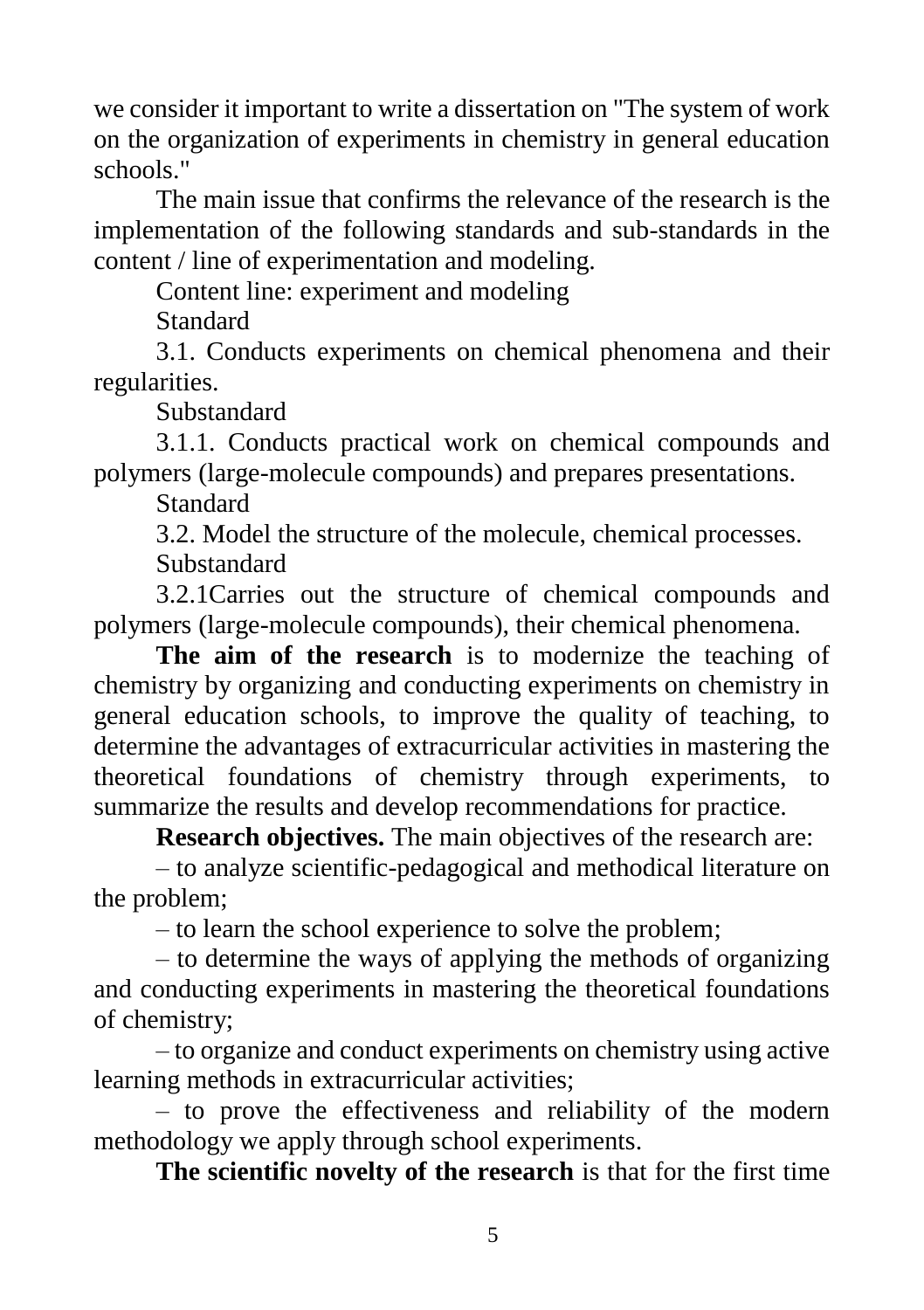in VII-XI grades of general education schools the possibilities and ways of using modern learning technologies in organizing and conducting chemistry experiments in teaching chemistry and extracurricular activities for mastering the theoretical foundations of chemistry were identified and a system of work has been created by identifying ways to use them effectively.

#### **Provisions submitted for defense:**

– formation of a new educational infrastructure created by the application of ways of organizing and conducting experiments in chemistry;

– increase the interest in the subject in low-achieving students through the use of methods of organizing and conducting experiments in chemistry in extracurricular activities in the teaching process, impact on better mastering of the subject;

– the impact of the resources developed for the organization and conduct of experiments on chemistry on the effective use of students' knowledge and the development of students' attention, logic, memory and speed of information reception;

– creation of a favorable system between the theoretical foundations of chemistry and practical application.

**The theoretical significance of the research** is that revealing the possibilities of using modern teaching methods to organize and conduct chemistry experiments in the teaching of chemistry in general education schools, identifying ways of application, giving the necessary recommendations to practitioners can enrich the methodology of teaching chemistry with new scientific provisions.

**The practical significance of the research.** The results of the research can be used in universities that train chemistry teachers, in lectures and seminars on modern courses, in the preparation of methodical aids related to active learning, in the teaching of chemistry in accordance with modern requirements in grades VII-XI of general education schools. When the results of the research are applied, the pupils or students clearly understand the connection between practice and theory, take into account in their lifestyle by studying the relationship of chemistry to everyday life. If pupils and students master chemistry better by conducting experiments on chemistry in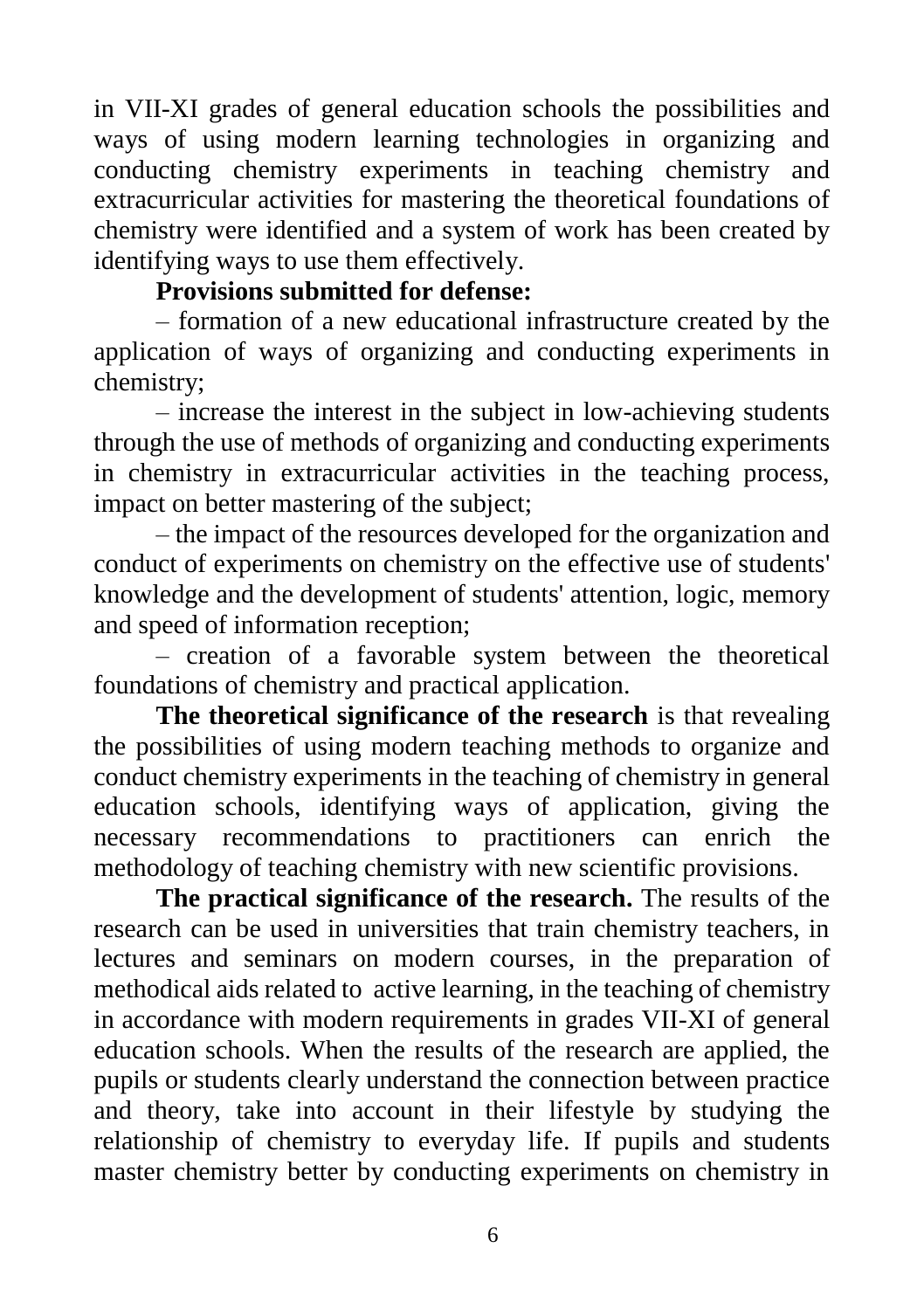extracurricular activities, their creative activity will expand.

**Approbation of the research results** was carried out with the application of teaching and methodological aids, methodical recommendations and instructions, conclusions, suggestions and recommendations in various general education schools. Reports and speeches on the results of the research were made at International scientific-methodical and scientific-practical conferences, pedagogical lectures, in front of teachers of city and district schools, subject methodological associations.

The results of the research are reflected in 16 scientificmethodical articles and 5 theses.

**The organization where the dissertation work is carried out**. Institute of Education of the Republic of Azerbaijan.

**The structure and volume of the dissertation.** The dissertation consists of an introduction, 3 chapters with 25 paragraphs, a conclusion and a list of references.

Introduction - 5, Chapter I - 27, Chapter II - 71, Chapter III - 24, result - 1, list of used literature - 12 pages, the dissertation consists of a total of 211,000 characters.

## **MAIN CONTENT OF THE RESEARCH**

**In the introductory part of the dissertation** the relevance of the topic is substantiated, methodological bases, purpose, object, working hypothesis, tasks, stages are defined, scientific novelty, theoretical and practical significance of the work, results are explained, main provisions are shown.

**Chapter I** of the dissertation "The essence, content, organization and implementation of experiments in chemistry in general education schools" examines the scientific results of research conducted in general education schools in 1960-2017, analyzes and summarizes the practical results of research.

The half chapter 1.1 of chapter I explains the essence of chemistry experiments in general education schools.

Chemistry, which is one of the general education subjects, plays an important role in the implementation of the important issues of the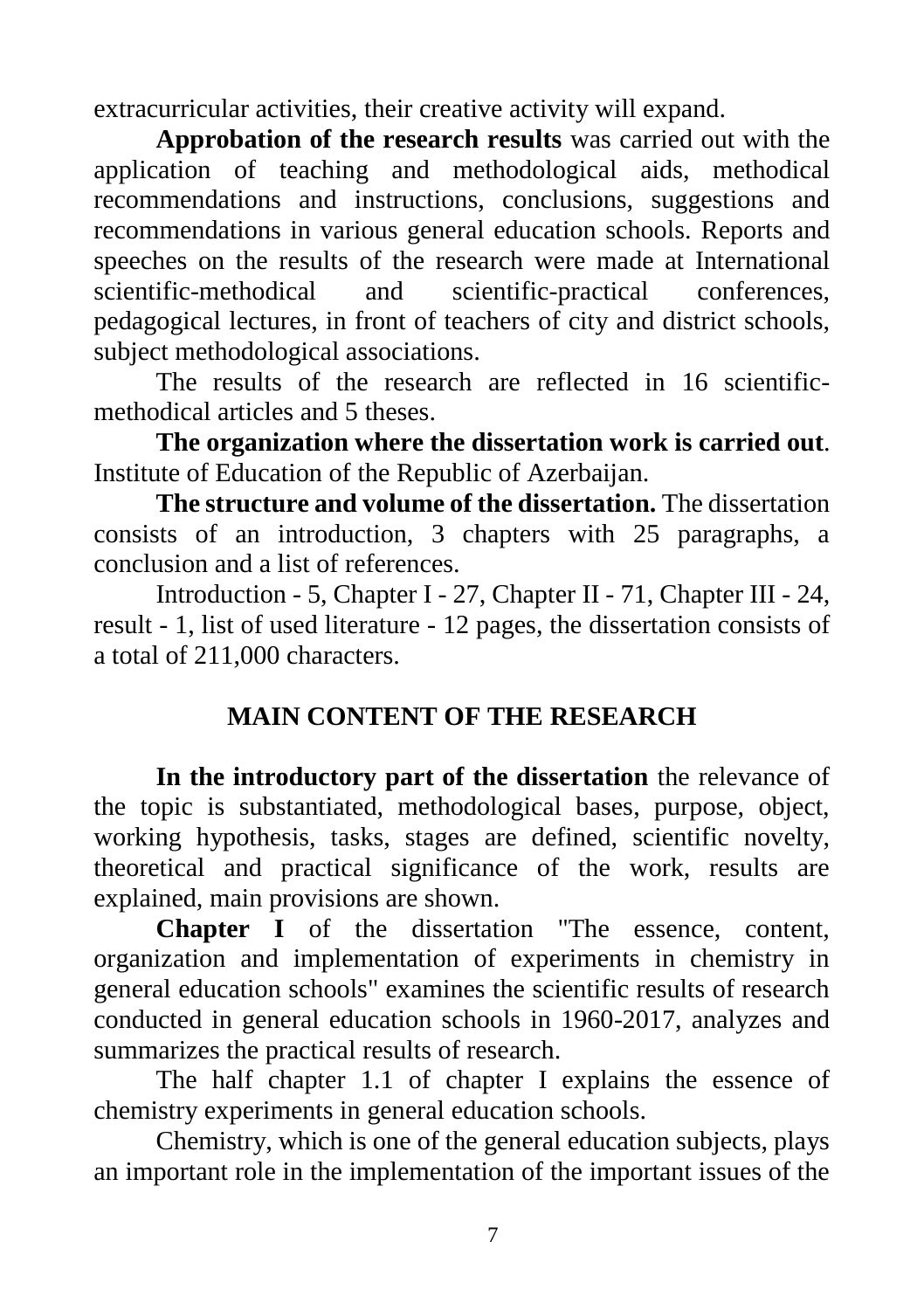Education Law of the Republic of Azerbaijan adopted in 2009. In order to carry out these tasks, chemistry teachers use both the lesson, which is the main organizational form of training, and auxiliary forms: association sessions, chemistry evenings, question-and-answer evenings, chemistry games, chemistry experiments, etc. should be used as a powerful means of influence.

Among the auxiliary forms of teaching chemistry, mass forms of extracurricular activities are very important. To date, no research has been conducted on the organization and conduct of mass forms of extracurricular (extracurricular) work in chemistry, and no guidance materials have been written for teachers.

Auxiliary forms of chemistry training mainly include training excursions, optional classes (interest classes), chemistry evenings (extracurricular activities). These three important forms of chemical experiments (laboratory experiments, practical work) serve the deep mastery of chemistry.

Ways to organize and conduct chemistry experiments are important in terms of deepening and expanding students' knowledge on chemistry, preparing students for practical activities. Experiments in chemistry are based on students' independent work methods, natural creative desires, teaching interests in chemistry, are organized and conducted in various forms.

The semi-title 1.2. of chapter I of the dissertation explains the ways of the organization and conduct of chemistry experiments in general education schools.

This semi-title provides ways to use other forms of extracurricular activities (such as chemistry games, question and answer evenings, chemistry olympiads, etc.) to conduct more experiments in chemistry and how to conduct them.

In order for students to carry out practical work, first of all, it is necessary to follow the general rules of work in the laboratory:

- behave test tubes, measuring cups, tripods, alcohol lamp or gas stove;

- dissolve solids, heat, filter;

- behave with acids and alkali solutions;

- to prepare solutions of the required percentage and molar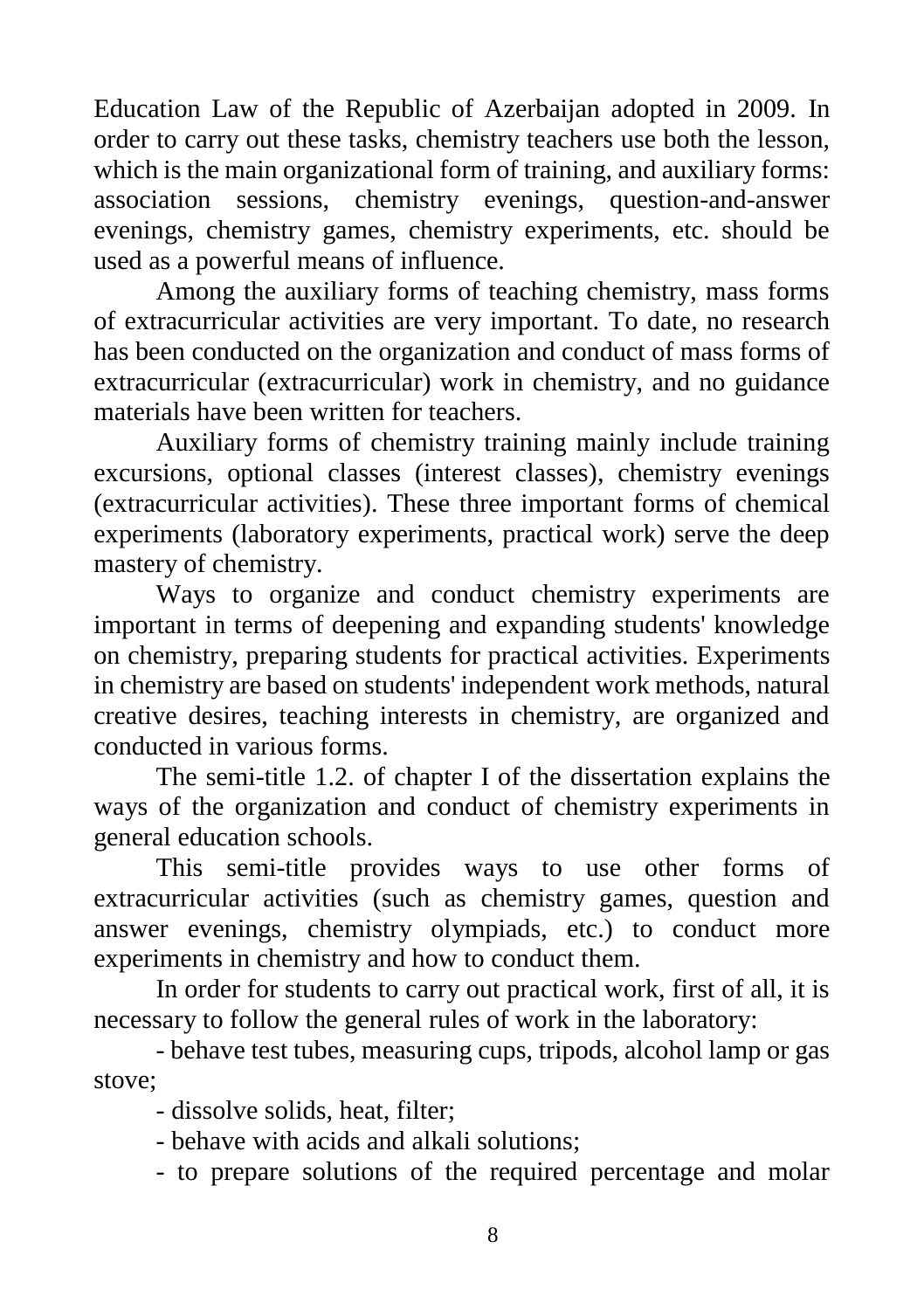concentration;

- to follow safety rules.

Before starting work, the teacher checks the theoretical and practical knowledge of students about the practical work to be carried out. Gives additional advice on the main stages of the experiments and the preparation of a report that students will prepare in tabular form.

Writing a practical work in a student's notebook includes the following:

- date of the month;

- serial number of practical work;

- job title;

- purpose of work;

- resources;

-the report on the implementation of the work is prepared in tabular form.

The following is a methodological recommendation for conducting practical work on the topic «Preparation of a solution of the required concentration» by the method of interactive training.

Purpose:

- students' knowledge of important chemical concepts (mass of solution, mass fraction of soluble substance, saturated and unsaturated solutions, liquid and solid solutions) is strengthened;

- to teach concentration with percentages by repeating knowledge of measured quantities;

- solve computational problems by combining theoretical and practical knowledge;

- to accustom students to laboratory practice, to teach to weigh, to use solid and liquid substances in carrying out work;

- conducting experiments in the laboratory, teaching to observe and draw conclusions.

At the end of the lesson, the student should know and be able to:

- to follow safety rules in the laboratory;

- methods for expressing the concentration of solutions;

- rules for working with reagents, containers, scales used to prepare solutions in the laboratory;

- install and work with a simple device;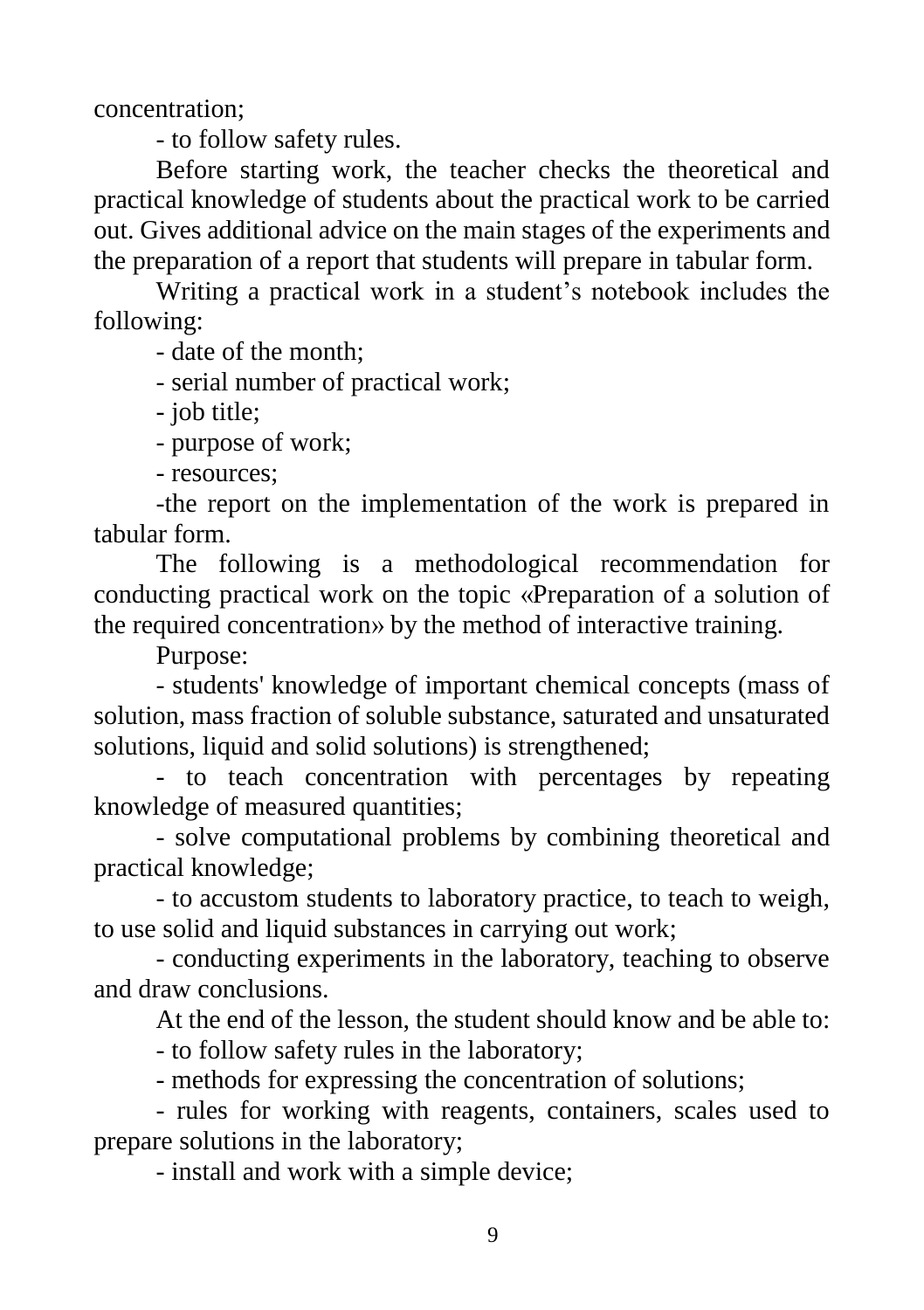- to perform theoretical calculations to prepare a solution in a certain concentration;

- determine the mass fraction of solute in solution;

- to prepare solutions of various substances in molar concentration;

- to prepare a report of practical work in the form of a table;

- calculation of percentage and molar concentration of the solution.

Experience shows that learning the instructions for practical training at home is less effective. At each stage of the practical training, the task should be briefly stated and the implementation mechanism should be clearly written.

The teacher's activity during the practical training, which will be performed by students, consists of several stages;

1) Preparation for the practical training to be carried out;

2) Study of theoretical and technical aspects of practical training;

a) Study of the subtleties of chemical reactions to be carried out in a practical training, the characteristics of the device to be used. Drawing up a work schedule according to the following example.

The name of work.

The purpose of the work.

Reagents and accessories. Picture of the device (if necessary). Technical safety.

b) Supervise students' practical work with clear and short tasks during the practical training according to the given instructions;

c) Technical preparation for work - providing all groups of students with the necessary equipment and reagents;

d) Preparation of students for work in the form of homework;

1) Carrying out practical work in the classroom.

2) Analysis and evaluation of students' practical work.

Students' written reports are often evaluated to check their practical work. In order to evaluate the practical skills of students, the process of implementation of this work should be organized. To do this, the teacher must determine what practical skills are formed in the students in the given work. She then writes the names of the operations performed by the students on the registration sheet and notes the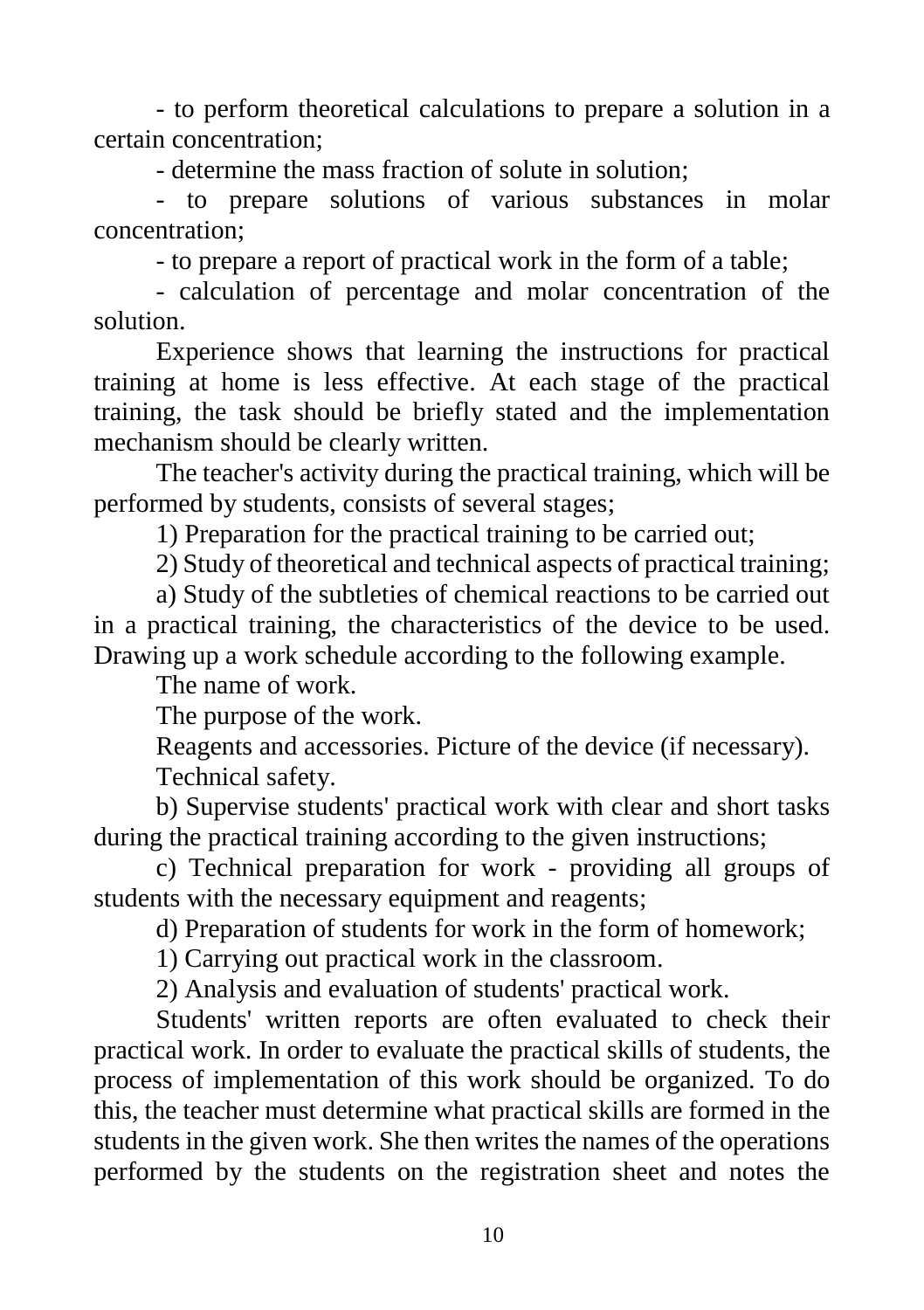grades she gave them. A new chemistry teacher warns 2-3 students in advance that they will evaluate their practical skills.

Laboratory work allows students to consciously master knowledge-related skills, as well as knowledge of chemistry.

The teacher increases the efficiency of laboratory work by following a number of requirements:

– The teacher clarifies the topic, course, and result of the laboratory work in advance, executes it in a short time before the lesson and checks the result;

– The teacher informs students about the topic, purpose, stages of practical training (laboratory work), reminds safety rules;

– The teacher closely monitors the progress of the practical training conducted by students, guides students in difficulties, helps them to develop practical skills;

– The teacher supervises the summarization of the results of the practical training and the preparation of reports.

No method other than laboratory work has the ability to organize and manage independent research. Analysis of school experience shows that the organization of practical classes (laboratory work) in groups or in pairs is more effective.

In the third paragraph of Chapter I, it was determined that its proper organization was more effective before practical work was carried out.

The fourth paragraph of Chapter I defines the role of laboratory work and discussion of its results in the mastery of chemistry.

In the fifth and sixth paragraphs of Chapter I, the methodology of organizing and conducting experiments on various topics in chemistry is given.

Skills gained in laboratory work and chemistry practicums help to solve problems encountered in life. Depending on its character, laboratory work can be organized in school laboratories, subject classrooms, school grounds, production facilities.

It is a well-known fact that chemistry, taught in general education schools has more opportunities to develop both empirical and theoretical thinking and to shape existing ones than other subjects. Empirical knowledge about objects and events is acquired with the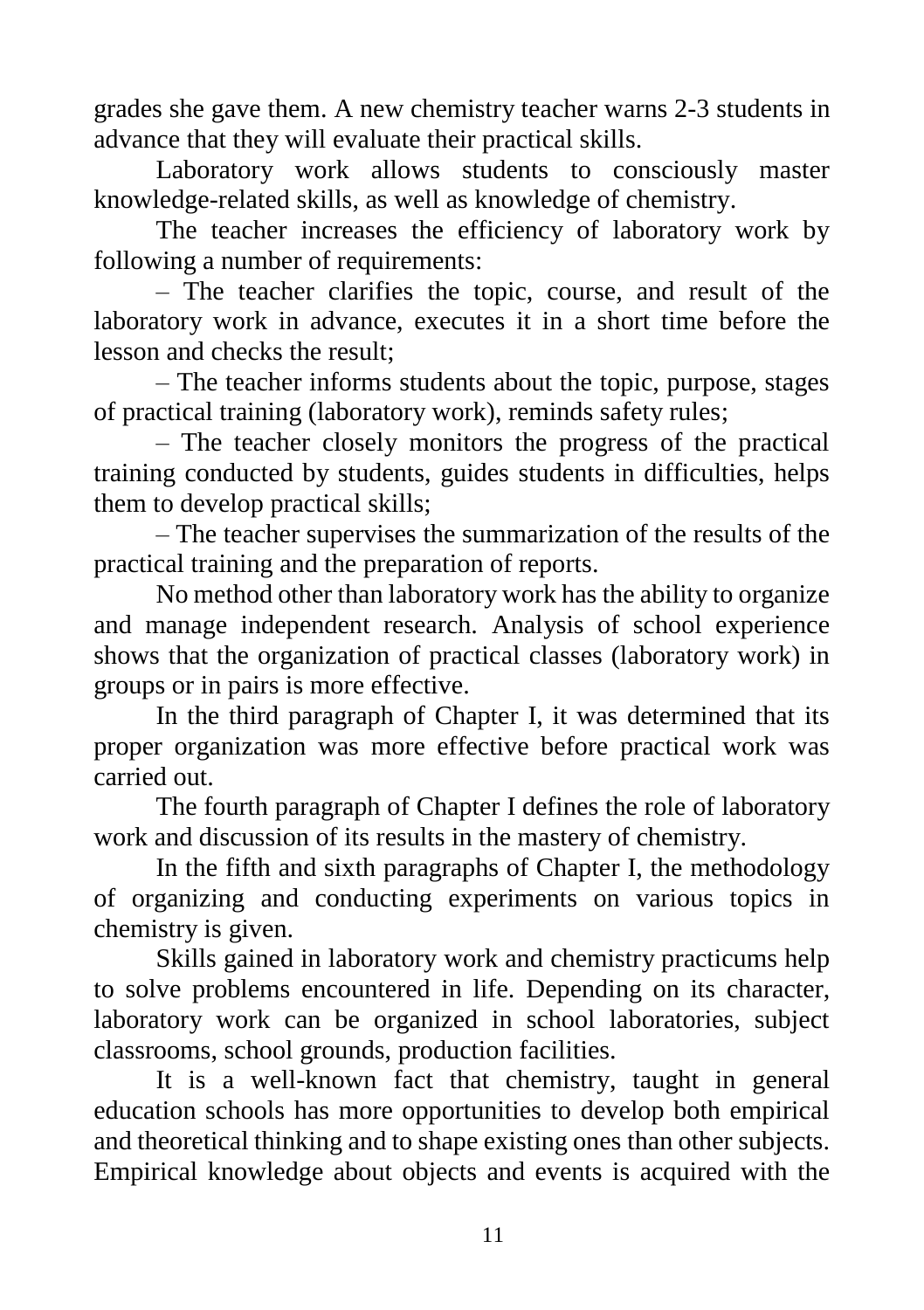help of sensory organs and is expressed in concepts (declarative knowledge). Empirical thinking is based on methods such as observation, experiment, comparison, description, systematization, develops and improves the life skills gained through these methods. Theoretical thinking, unlike empirical thinking, is based on the methods of analysis, idealization, abstraction, modeling, inference, analogy - similarity.

Students' knowledge and skills are tested with the help of experimental assessment tools. At the same time, students gain conceptual knowledge and acquire certain skills through this assessment. Experimental assessment tools also form an algorithm for conducting demonstrations and laboratory experiments in students.

Analysis of the results of in-school assessment shows that the systematic implementation of experimental tasks in the process of teaching chemistry overshadows the formation of theoretical physical thinking. In this case, the results obtained during the assessment of students' knowledge and skills can be formal. In the development of assessment tools, it is important to prioritize the testing of personalityoriented skills such as observation, comparison, classification, grouping, and analysis of results in accordance with the requirements of the standards.

**Chapter II** of the dissertation presents experiments on general chemistry and problem-solving methods.

Some schools (lyceums and gymnasiums) in the big cities of the country have chemistry laboratories. Although some general education schools have chemistry laboratories, they do not have the necessary equipment and materials to conduct experiments. Some schools do not have chemistry laboratories at all. Therefore, in order to increase students' interest in chemistry in such schools, it is more convenient to use chemistry problem-solving methods in association classes and chemistry evenings.

In the important state document on the main directions of general education and vocational school has been noted that one of the most important tasks of a general education school is to provide students with long-term knowledge of the basics of science, to instill in them the skills and habits to apply this knowledge in practice.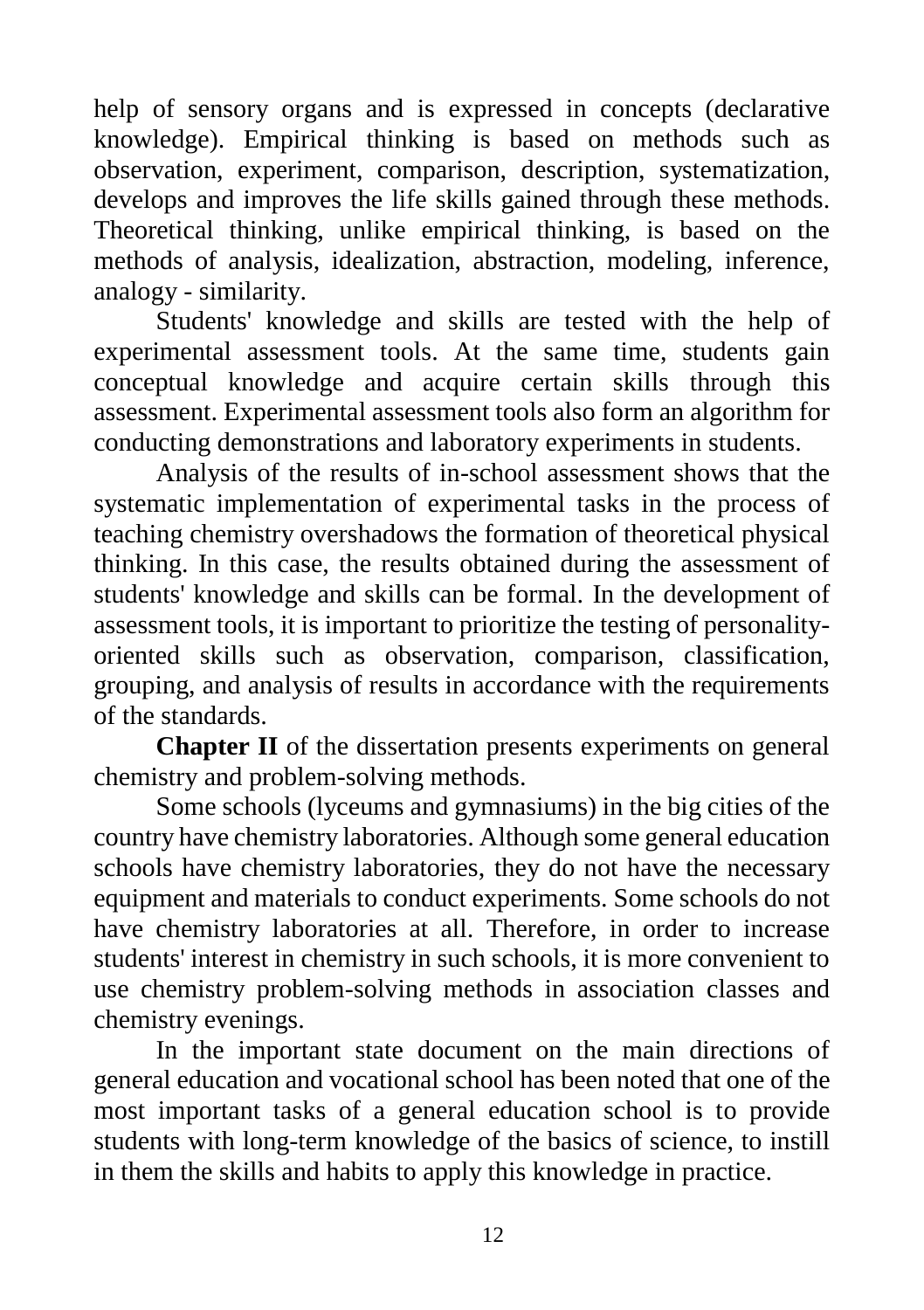In addition to the lesson, extracurricular activities on the organization of chemical experiments and the application of chemical problem-solving methods among the auxiliary forms of chemistry teaching play an important role in the successful implementation of these important tasks for the modern era.

The main purpose of experiments in chemistry, problem-solving methods is to deepen students' knowledge, worldview, increase their interest in chemistry, develop their independence and creativity.

We consider it expedient to conduct chemical experiments, problem-solving methods in the following forms and types, depending on the content: group, mass, individual work.

Chemistry association classes currently plays an important role in the implementation of polytechnic education in our schools. Because it is impossible to find a production area that is not related to chemistry and does not use chemical processes.

Due to the limited time of class, students are not able to learn enough about vital issues. Therefore, in the process of organizing chemistry circles, serious attention should be paid to the fact that students learn practical issues such as the application of chemistry to production. In our opinion, in cases where it is not possible to conduct experiments (laboratory experiments) in chemistry circles, students' interest in chemistry will be even higher if they apply methods to solve problems in chemistry.

Methods for organizing and conducting chemistry experiments on various topics in chemistry and methods for solving problems in chemistry are given in the paragraphs 1-7 of Chapter II. For example, consider the solution of several problems



If the dissociation rate of the  $X<sub>2</sub>CO<sub>3</sub>$  salt is 40%, calculate the total number of moles of salt dissolved.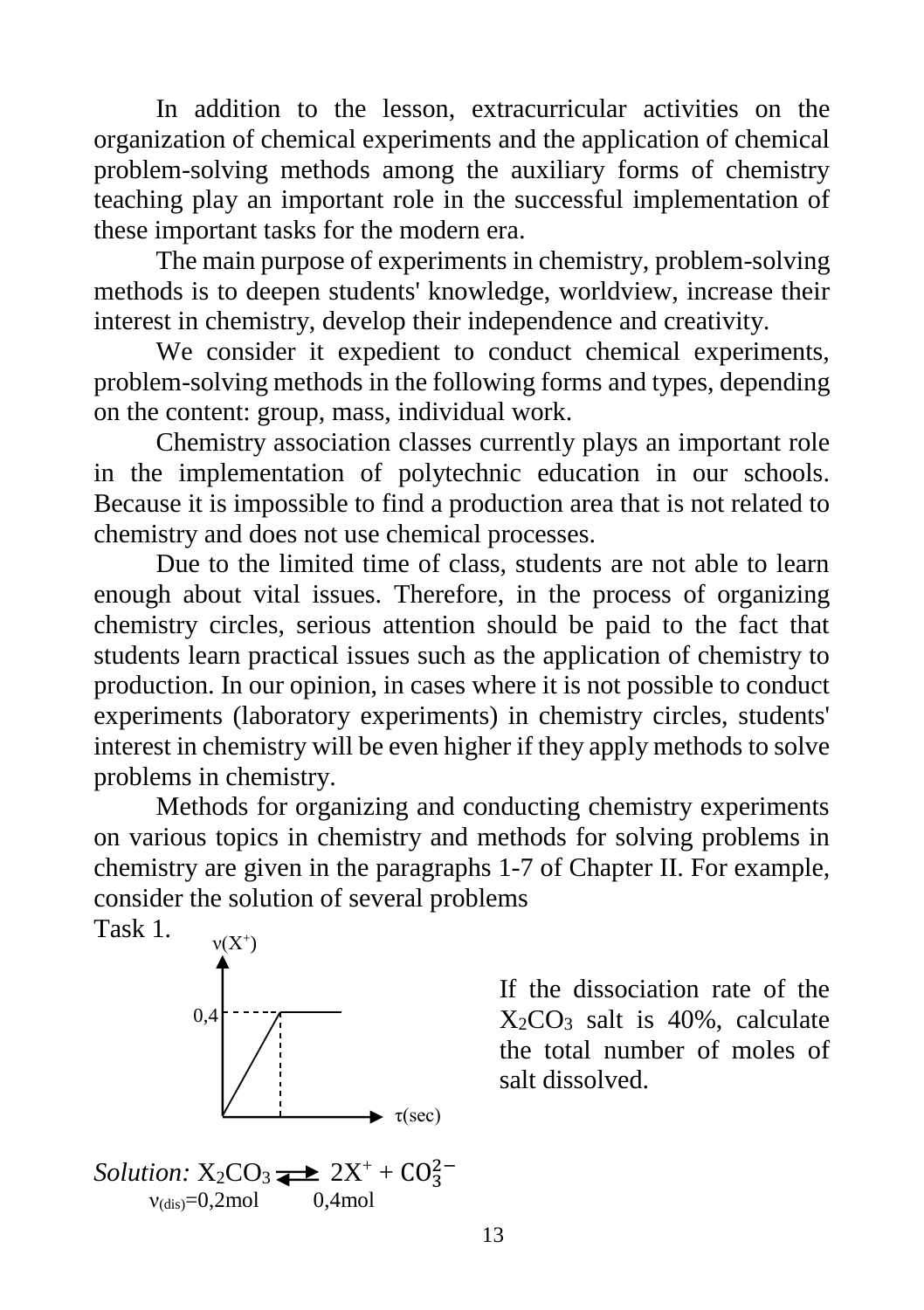Then from the formula  $x = \frac{v_{\text{dis}}}{v}$  $\frac{v_{\text{dis}}}{v_{\text{total}}} \cdot 100\%$  $v_{dis}$  100 = 0,2∙100

$$
v_{\text{total}} = \frac{v_{\text{dis}} \cdot 100}{\alpha} = \frac{0.2 \cdot 100}{40} = 0.5 \text{ mol.}
$$

Task 2.

| Taken salt          |              | The mass of        | In the obtained     |  |
|---------------------|--------------|--------------------|---------------------|--|
| solution            |              | evaporated water   | solution $K_h(g/l)$ |  |
| m <sub>(sol.)</sub> | $\omega$ (%) |                    |                     |  |
| gram)               |              | $m_{(salt)} + 160$ |                     |  |
| 300                 |              |                    |                     |  |

define x:

*Solution:* In the initial solution  $m_{\text{(salt)}} = \frac{800 \cdot 20}{100}$  $\frac{100 \times 10}{100} = 160 \text{ g}.$ In the same solution  $m_{(water)} = 800 - 160 = 640g$ . m<sub>(water)</sub> evaporated =m<sub>(salt)</sub>+160=160+160=320 g.  $m_{(water)}$  remaining =640-320=320g.  $K_h = \frac{m_{\text{(salt)}}}{m_{\text{(right)}}$  $\frac{m_{\text{(salt)}}}{m_{\text{(water)}}$ remaining  $\cdot 1000 = \frac{160}{320}$  $\frac{100}{320} \cdot 1000 = 500$  g/l

#### Task 3.

According to the graph, calculate the equilibrium constant of the reaction  $A_{(g)} + B_{(g)}$   $\overrightarrow{B_{(g)}}$ 



Solution: A<sub>(g)</sub>+B<sub>(g</sub>)
$$
\longrightarrow
$$
 D<sub>(g)</sub>  
\nt.com. 4 2 4  $K = \frac{4}{4 \cdot 2} = 0.5$ 

Task 4.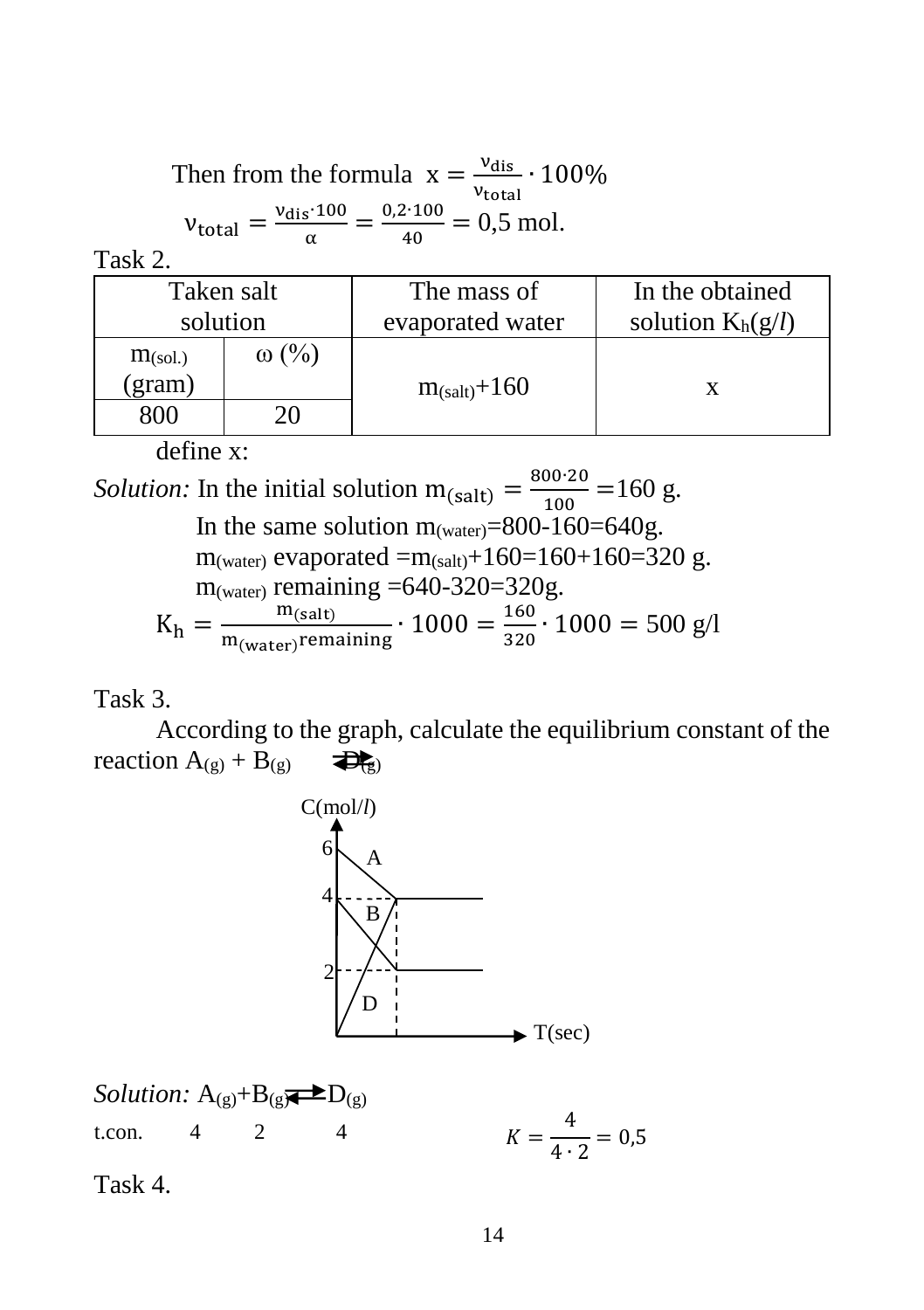| Сx      | Ü٧      |                      | Rate         |
|---------|---------|----------------------|--------------|
| (mol/l) | (mol/l) | $(mol/l \cdot sec.)$ | constant of  |
|         |         |                      | the reaction |
|         |         | 0.9                  |              |

According to the table, calculate the rate constant (K) of the reaction  $X_{(g)}$  + 2Y $_{(g)} \rightarrow 2XY_{2(g)}$ .

*Solution:* According to the formula of the reaction rate depends on the concentration:

$$
V = k \cdot C_x \cdot C_y^2; \quad 0.9 = k \cdot 0.3 \cdot 1^2; \quad k = 3
$$

Task 5. Determine compatibility according to the scheme.

|     | $+2KY$ <sub>T</sub> $+$                   | 1) $X^2$    | a) $OH$              |
|-----|-------------------------------------------|-------------|----------------------|
|     |                                           | 2)Y         | b) $Pb^{2+}$         |
| ZnX |                                           | 3) $Z^{2+}$ | c) $SO_4^2$          |
|     | $I^+Z(NO_3)_{2}$ , $L\downarrow + \cdots$ |             | $d)$ Cl <sup>-</sup> |
|     |                                           |             | e) $Ba^{2+}$         |

*Solution:*  $X^{2-} \implies c$ )  $SO_4^{2-}$   $ZnX \implies ZnSO_4$ .

 $Y^- \Rightarrow a$ ) *OH*<sup>-</sup> can be. d) can not be, because ZnSO<sub>4</sub>, KCl does not react.  $Z^{2+} \Rightarrow b$ ) Pb<sup>2+</sup> and e) Ba<sup>2+</sup> can be. Now let's check that our choice is correct with the reaction equations.

 $ZnSO_4 + Ba(NO_3)_2 \longrightarrow BasaSO_4 \downarrow (L)$  $ZnSO_4 + Pb(NO_3)_2 \longrightarrow PbSO_4 \downarrow (L)$  $ZnSo<sub>4</sub> + 2KOH \longrightarrow Zn(OH)<sub>2</sub> \downarrow (T)$  $1 \quad | \quad 2 \quad | \quad 3$ c a b, e

Thus, this chapter explains to students the possibilities of mastering the basics of chemistry in depth by demonstrating as many experiments as possible and solving an experimental problem.

**Chapter III** of the dissertation describes the organization of experiments in inorganic chemistry and methods of solving experimental problems.

Experiment 1. Obtaining and properties of hydrogen.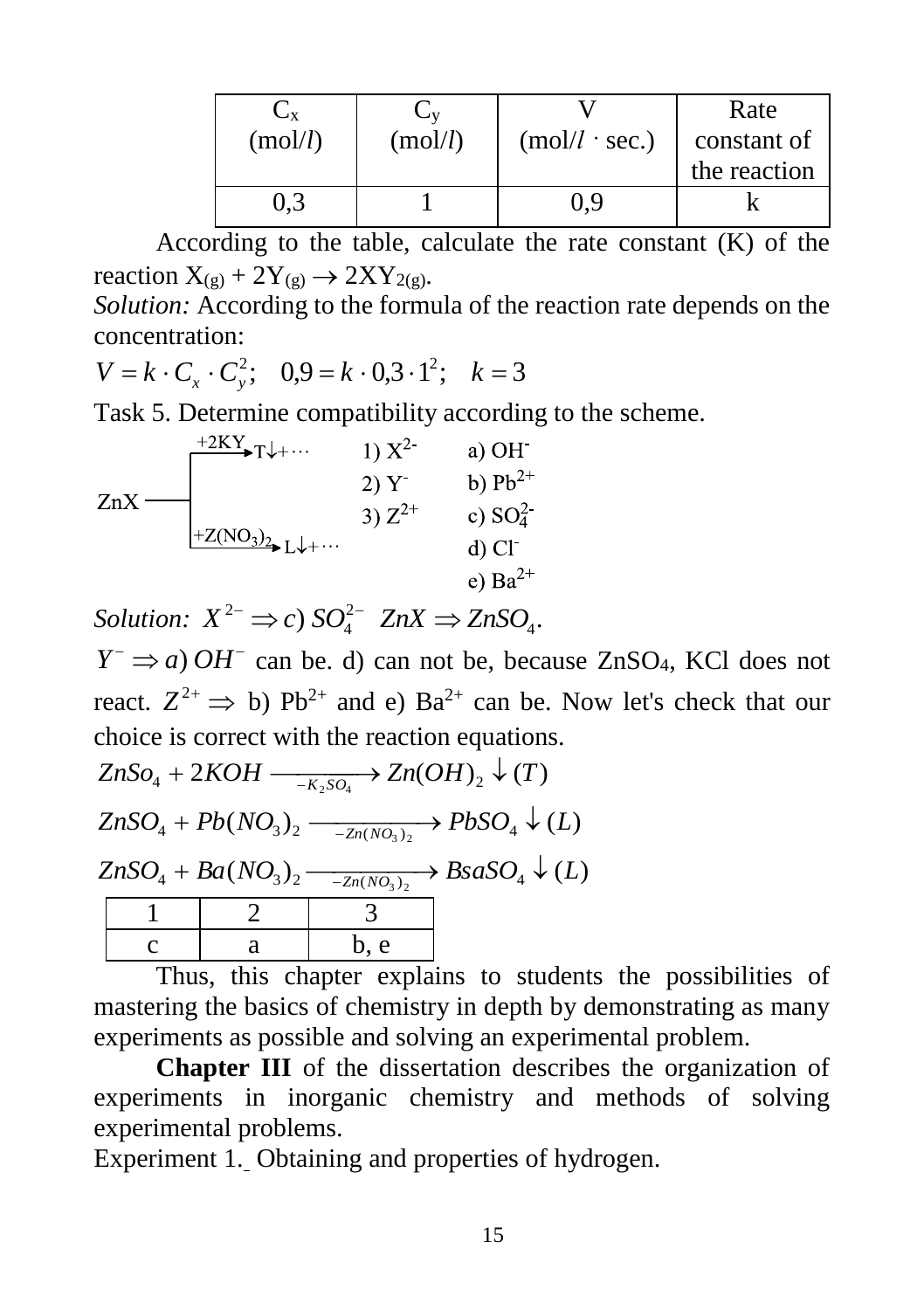

**Figure 1. Collection of hydrogen gas by expelling air**

Install the device as shown in Figure 1 and check its hermeticity. Place 4-5 zinc pieces in a test tube and add 3-4 ml of chloride acid. Collect the hydrogen by holding the mouthpiece of the test tube with the stopper through which the gas pipe passes. After the reaction stops, pour a few drops of solution on a glass plate and evaporate it.

A white crystalline substance remains on the board. Write the answers to the tasks separately.

Task: 1. Unlike oxygen, why is the separated hydrogen collected in a low-lying test tube unlike oxygen?

2. What happens when a test tube containing hydrogen is brought close to the flame?

3. What substance is formed as a result of burning hydrogen? Write the equation of this reaction.

4. Write the equation of the reaction with chloride acid of zinc and write the formula of the substance remaining on the glass plate after the liquid has evaporated. Write the name of that item.

It is not possible for every student to have such an experience. If possible, divide students into 2 groups. If this is not possible, install a device and with the help of a laboratory assistant, allow the most active student to conduct the experiment. Let the other students observe. Then if there are groups, ask groups, if not, ask each student to write the answer to the task in the workbook.

Answer to Question 1: Since hydrogen is lighter than air, you must hold the test tube down to collect it by squeezing the air out of the test tube.

Answer to Question 2: When a test tube containing hydrogen is brought close to the flame, a "pakh" sound or a thundering sound is heard.

Answer to Question 3: When hydrogen burns, water  $(H_2O)$  is formed.  $2H_2 + O_2 \rightarrow 2H_2O$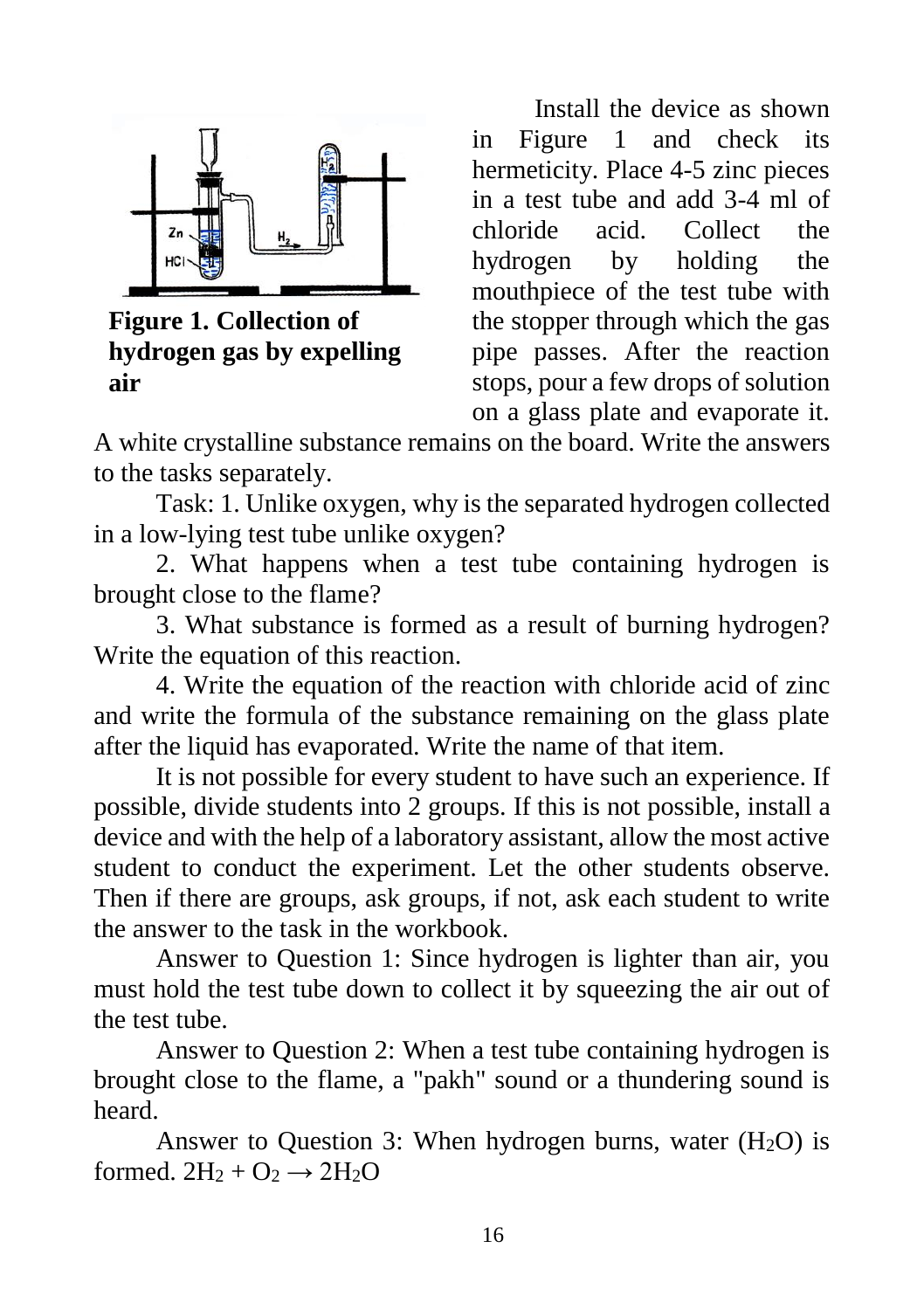Answer to Question 4:  $Zn + 2HCl \rightarrow ZnCl_2 + H_2\uparrow$ 

When the solution evaporates, white  $ZnCl<sub>2</sub>$  remains on the glass plate. Its name is zinc - chloride.

Experiment 2. Interaction of hydrogen with copper (II) oxide.



**Figure 2. Reduction of copper from copper (II) oxide with hydrogen**

Install the device as shown in Figure 2 and check its hermeticity. Add 8-10 pieces of zinc and 5-6 ml of chloride acid solution to the test tube. Close the mouth of the test tube with a stopper through the gas pipe and check the purity of the hydrogen seperated. As shown in Figure 4, the test tube containing CuO should be attached to the

tripod slightly inclined so that its mouth is below the bottom, as shown in Figure 4. Heat the test tube from the copper (II) oxide. Stop heating as soon as the powder turns red. A red substance is formed from the black powder of copper (II) oxide and water droplets flow through the walls of the test tube.

Task: 1. Why do people check the purity of hydrogen before heating copper (II) oxide in a hydrogen atmosphere?

2. Why is a test tube containing copper (II) oxide inclined to a tripod?

3. Write the equation of the reaction that occurs.

4. What property of hydrogen does this reaction reflect?

It is possible to install 1 or 2 of such devices in school laboratories. Therefore, if possible, divide your students into two groups. One should be led by a laboratory assistant and the other by a teacher. Because such experiments are very dangerous. If it is not possible to set up two devices, set up one so that all students can observe the experiment and write the answers to the questions in the workbook.

Answer to Question 1: Hydrogen ignites when mixed with oxygen, so its purity must be checked

Answer to Question 2: Attach the test tube to the tripod in an inclined shape, so that the resulting water flows into the chemical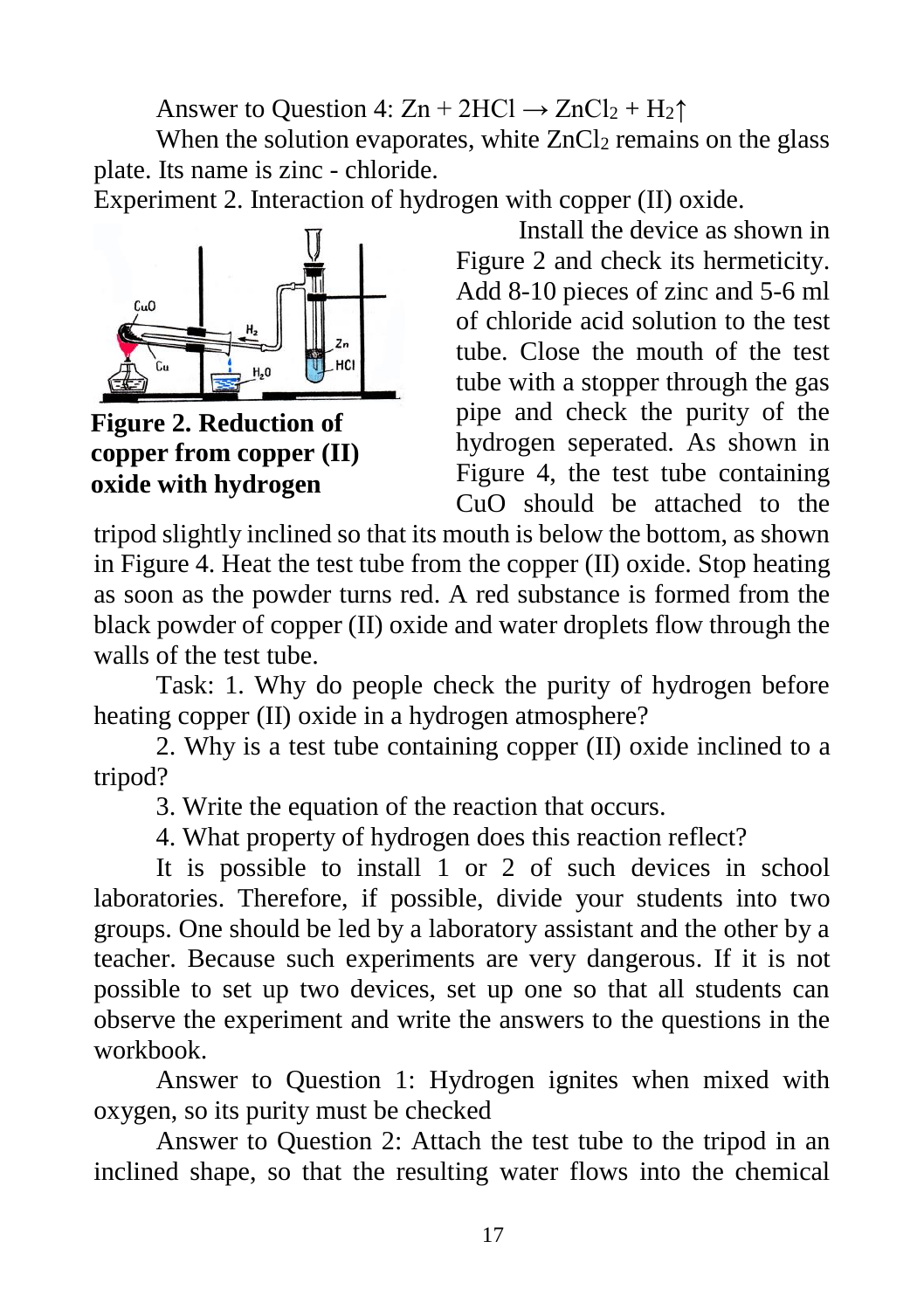glass.

Answer to Question3:



**Figure 3. Accumulation of oxygen by expelling air:** 

1- glass cotton; 2- water

$$
H_2 + CuO \stackrel{t}{\rightarrow} Cu + H_2O
$$

Answer to Question 4: This reaction shows the reducing properties of hydrogen.

> After both experiments, students can be divided into groups. They come to a common opinion. The group representative answers the questions.

> Experiment 3. Obtaining and collection of oxygen.

> a) Install the device as shown in Figure 3 and check its tightness. Pour about 1/4 of the volume of potassium permanganate into the test

tube and place a little grated cotton in the mouth of the test tube. Attach the test tube to the claw of the tripod so that the end of the gas pipe reaches approximately the bottom of the oxygen-collecting cup and cylinder. First, heat the entire test tube. Then gradually move the flame from its bottom to the plug. Check that the glass is completely filled with oxygen with an incandescent stick. Cover the mouth with a cardboard or glass plate as soon as the jar is filled with oxygen.

Task: 1. Why should the mouth of a glass (or cylinder) that collects oxygen be held up?

2. Write the equation for the reaction that occurs when a test tube containing potassium permanganate is heated.

If possible, install 2, if not 1 device. Carry out the experiment with the participation of a laboratory assistant. Ask your students to observe and write the answer to the task on a worksheet.

At the end of the experiment, students are divided into groups and write the answers to the tasks on a worksheet based on their observations. The representative of the group gives a general opinion.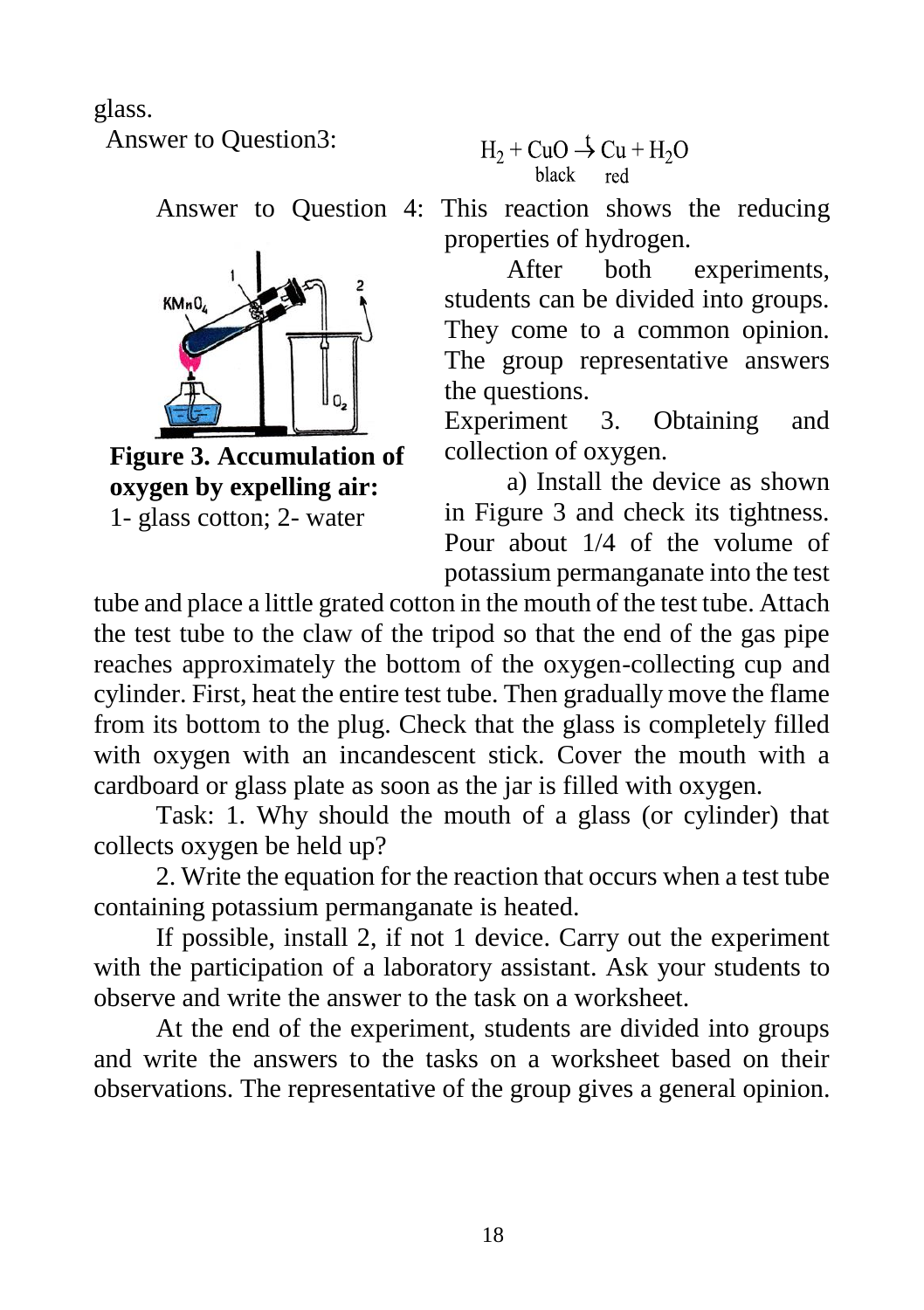Answer to Question 1: According to the oxygen is heavier than air, the glass (or cylinder) must be held up, so that oxygen can be



**Figure 4. Accumulation of oxygen by squeezing out water:** 1- glass cotton; 2- air

squeezed out of the air and collected in the glass.

Answer to Question 2:  $2KMnO_4 \longrightarrow K_2MnO_4 + O_2 \uparrow$ 

b) Install the device as shown in Figure 4 and check its tightness. Place a test tube containing water (or a cylinder with a glass plate in the mouth) in a container of water. Then insert

the end of the evaporator tube into a test tube (cylinder) containing water and heat a large test tube with potassium permanganate. Cover the mouth with a glass plate as soon as the container is filled with oxygen. Save the accumulated oxygen for further experiments.

Task: 1. Why did oxygen accumulate in a test tube filled with water?

The students come to a consensus and one person gives the answer. Like oxygen, gases that do not react with water can be collected in a test tube by squeezing water out.

Experimet 4. Combustion of coal and sulfur in oxygen.

a) Put a small piece of charcoal in an iron spoon and burn it in the fire. Then place the charcoal in a container with oxygen and observe what happens. When the combustion stops, pour a little lime water into the bowl and shake.

Task: 1. Write the equation of the reaction of burning coal.

2. Why did the lime water turn sour? Write the equation of this reaction.

Answers: Students answer questions based on their observations in groups. One group member voices the answer or demonstrates it with a worksheet.

Answer to Question 1:  $C + O_2 \rightarrow CO_2$ 

Answer to Question 2:  $Ca(OH)_2 + CO_2 \rightarrow CaCO_3 \downarrow + H_2O$ .

This means that lime water is turbid due to the white sediment  $(CaCO<sub>3</sub>)$ .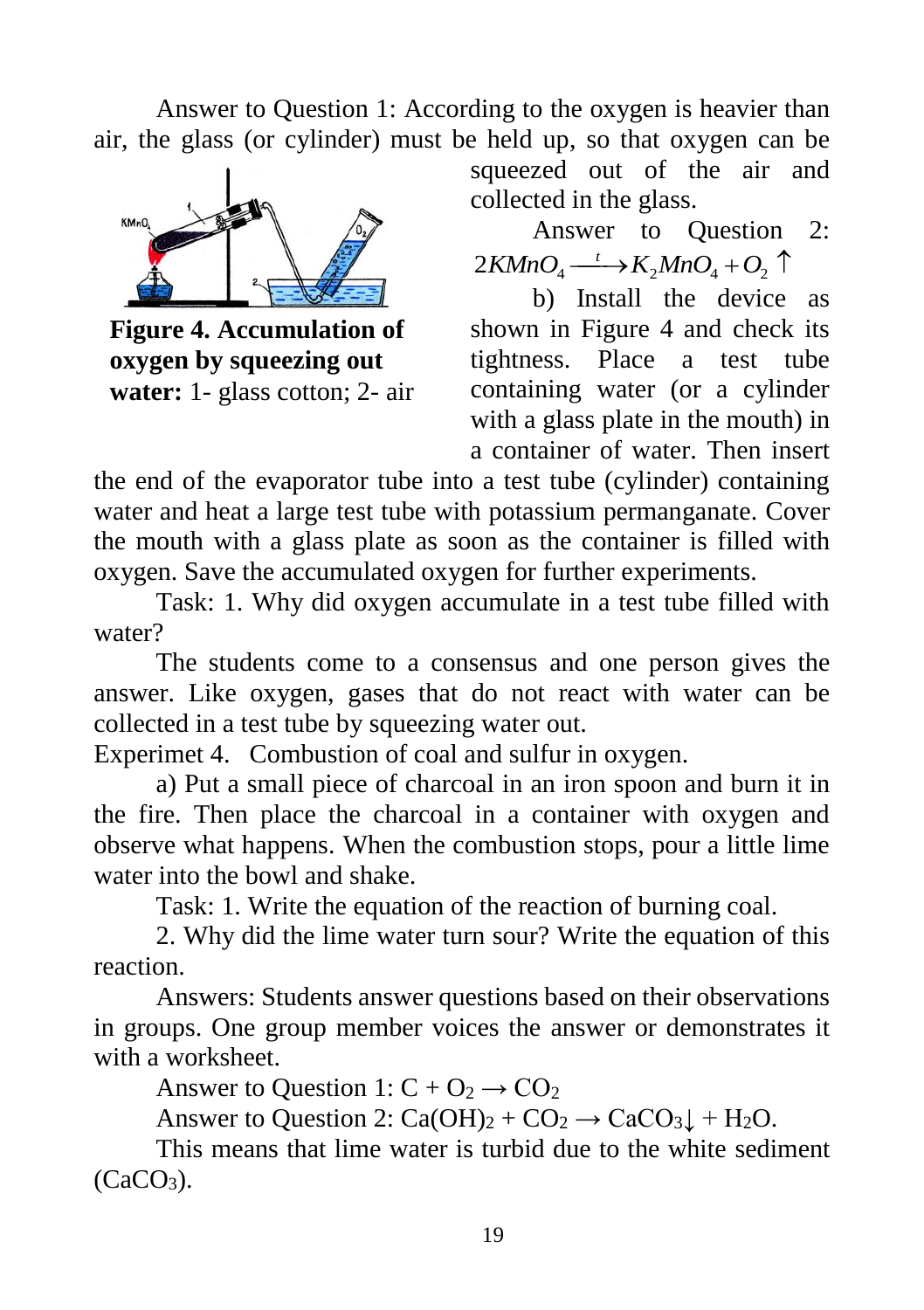b) Put a small piece of sulfur in an iron spoon and burn it on the fire. Observe how sulfur burns in the air. Then insert the burning sulphur to the container containing oxygen.

Task: 1. How does the flame change? Why?

2. Write the equation of the combustion reaction of sulphur.

Answers: Students observe and answer questions as well as an experiment with coal.

Answer to Question 1: When sulfur burns in pure oxygen, the flame intensifies. Answer to Question 2:  $S + Q_2 \rightarrow SQ_2$ 

Experiment 5. Interaction of metals with salt solutions.

Pour 2-3 ml of copper (II) sulphate into one test tube and the same amount of lead (II) nitrate solution into the other. Insert a thin zinc wire into the first test tube and an iron shavings into the second.

Tasks: 1. What substances are formed in each test tube? 2. What regularities occur in these processes?

Can students do these experiments freely in groups?

At the end of the experiment, after the observation and discussion within the group, they record the general opinions on the worksheet. One representative from each group demonstrates the results of the tasks.

Answer to Question 1:

In the first test bottle:  $Zn + CuSO_4 \rightarrow ZnSO_4 + Cu\downarrow$ 

In the second test bottle:  $Fe + Pb(NO_3)_2 \rightarrow Fe(NO_3)_2 + Pb \downarrow$ 

Answer to Question 2: These reactions are based on the order of activity of the metals. Starting with Mg, each metal displaces the next metal from the aqueous solution of the salt.

Experiment 6. Familiarity with important compounds of metals.

a) With the help of incandescent graphite, hold a few small pieces of sodium chloride, potassium chloride, calcium chloride in the flame of a gas lamp. To observe the color of the flame with potassium, it is necessary to look through the blue (cobalt) glass.

Tasks: How can sodium, potassium and calcium salts be distinguished from other salts?

Answer: According to the color of the flame.

Experimental issues.

1) The following crystalline substances were given in four test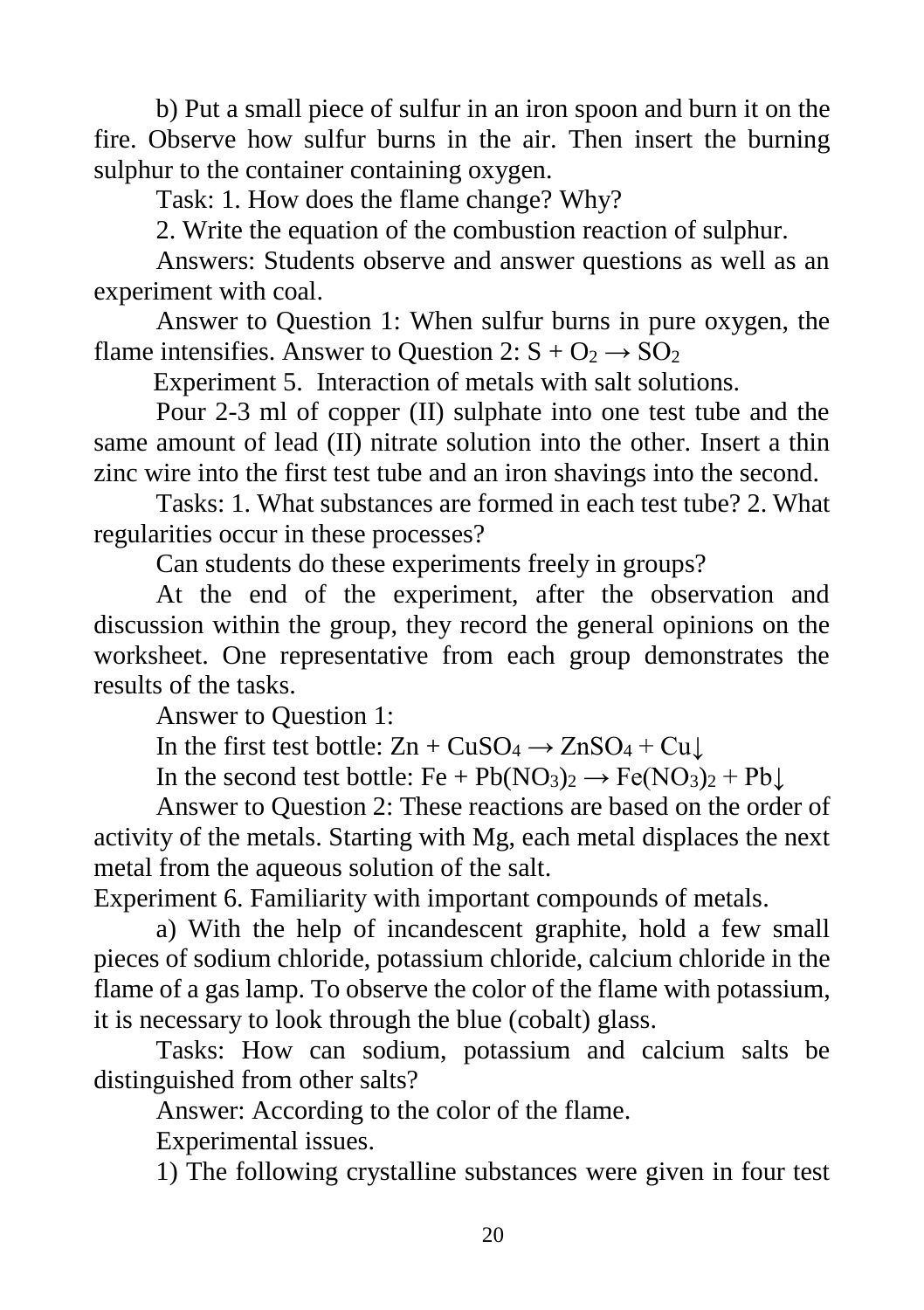tubes for the two variants:

Variant I,: a) calcium - chloride; b) sodium - hydroxide; c) potassium - carbonate; d) barium - nitrate.

Variant II: a) calcium carbonate; b) barium nitrate; c) sodium sulfate; d) potassium chloride

Determine which test tube contains which substance. Write the equations of the corresponding reactions.

Answer: The answer to the variant I: Pour 1 drop of chloride acid into each test tube. Whichever test tube releases gas (c) contains CaCO3. We remove that test tube. b) Add litmus paper to the glass. If the litmus does not change color, then the solution is neutralized. So, b) we also identify and remove the test tube. We add  $AgNO<sub>3</sub>$  solution to test tubes a and d. If a sediment is obtained, then the test tube contains (a) CaCl<sub>2</sub>. Add a drop of  $H_2SO_4$  (liquid) to the last (d) test tube to obtain a white BaSO<sub>4</sub> sediment.

- a)  $CaCl<sub>2</sub> + 2AgNO<sub>3</sub> \rightarrow 2AgCl<sub>4</sub> + Ca(NO<sub>3</sub>)<sub>2</sub>$ .
- b)  $NaOH + HCl \rightarrow NaCl + H<sub>2</sub>O$
- c)  $CaCO<sub>3</sub> + 2HCl \rightarrow CaCl<sub>2</sub> + CO<sub>2</sub> \uparrow + H<sub>2</sub>O$
- d)  $Ba(NO_3)_2 + H_2SO_4 \rightarrow BaSO_4 \downarrow + 2HNO_3$

The answer to the variant II: Pour a drop of chloride acid into each test tube. Whichever gas is seperated (a), it contains  $CaCO<sub>3</sub>$ . Or we add water to each test tube. If the salt is soluble, then it contains (a)  $CaCO<sub>3</sub>$ . We remove that test tube. Add a drop of BaCl<sub>2</sub> to the remaining test tubes. Where white sediment (BaSO4) is obtained, that test tube (c) contains  $Na<sub>2</sub>SO<sub>4</sub>$ . We also remove it. Add AgNO<sub>3</sub> solution to the remaining test tubes (b and d). If a white sediment is obtained, then it contains (d) KCl.

a)  $CaCO<sub>3</sub> + 2HCl \rightarrow CaCl<sub>2</sub> + CO<sub>2</sub> + H<sub>2</sub>O$ 

b) Ba(NO<sub>3</sub>)<sub>2</sub> + HCl  $\rightarrow$  getmir; Ba(NO<sub>3</sub>)<sub>2</sub> + AgNO<sub>3</sub>  $\rightarrow$  getmir

- c)  $\text{Na}_2\text{SO}_4 + \text{BaCl}_2 \rightarrow \text{BaSO}_4\downarrow + 2\text{NaCl}$
- d)  $KCl + AgNO<sub>3</sub> \rightarrow AgCl \downarrow + KNO<sub>3</sub>$

Experiment 7. Experiments with iron and its compounds

a) Combustion of iron with chlorine. Heat the iron powder in an iron spoon and pour it into a glass jar filled with chlorine (the bottom of the glass jar should be covered with sand).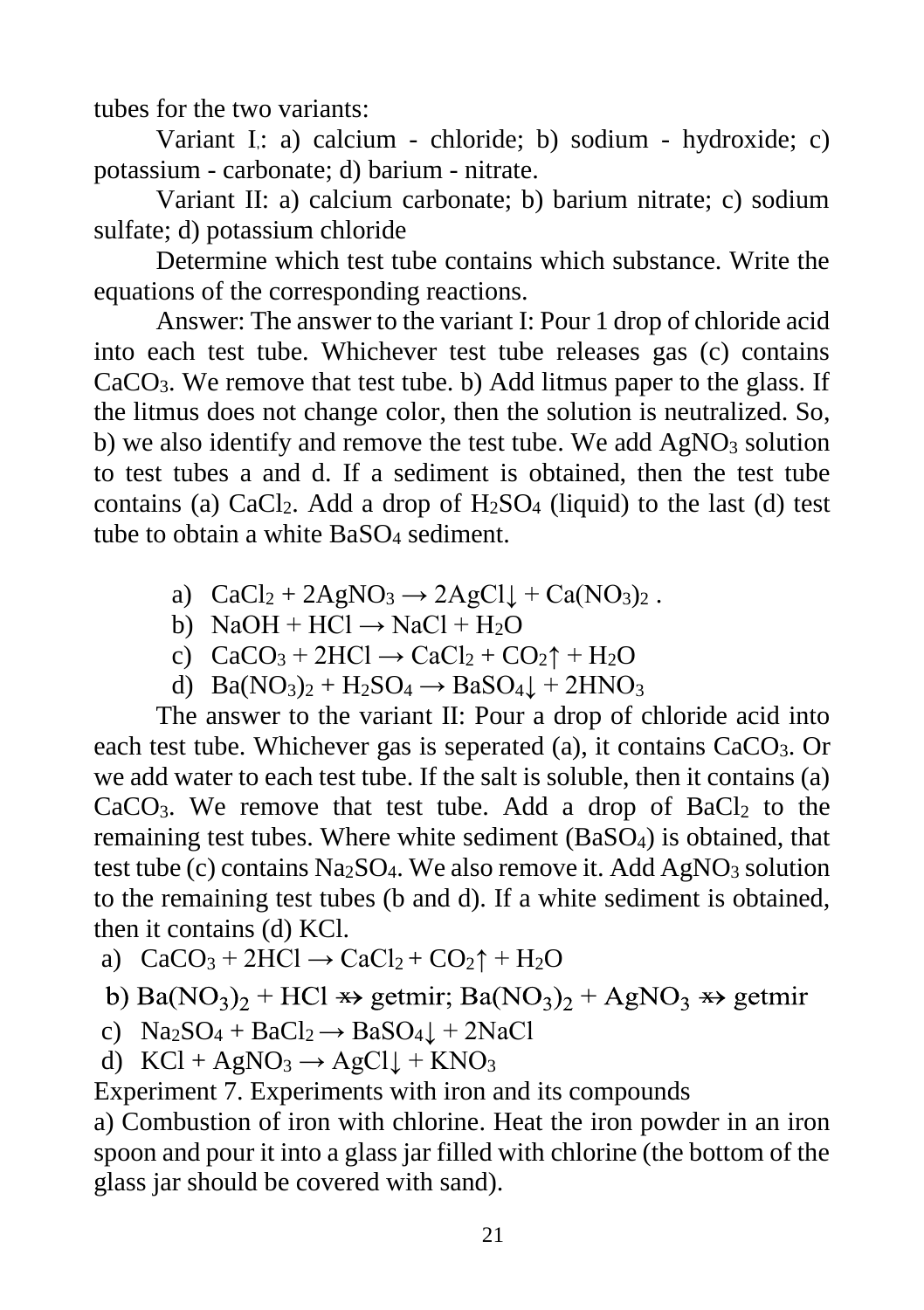Tasks. 1. What substance is formed when iron is burned in chlorine?

2. What is oxidizing and reducing in this reaction?

3. Write the equation of the corresponding reaction, indicating the degree of oxidation.

Answers: Students are divided into groups and respond based on their observations. As a result of the general opinion, the group representative voices the answer through the worksheet.

 $+3 -1$ 

 Answer to Question 1: iron(III) chloride (FeCl<sub>3</sub>)

Answer to Question 2: iron (Fe) is reducing, Chlorine  $(Cl<sub>2</sub>)$  is oxidizing.

Answer to Question 3:  $2Fe + 3Cl_2 \rightarrow 2FeCl_3$ Experiment 8. Interaction of iron with solid acids.

Pour a little iron shavings into each of the two test tubes. Add some solid sulfuric acid to one test tube and a 50-60% (ie solid) nitric acid solution to the other. Heat the test tube slightly to start the reaction.

Tasks: 1. What substances are formed from the reaction of iron with solid sulfuric acid? Write the equation of the reaction.

2. What substances are formed from the reaction of iron with solid nitric acid? Write the equation of the reaction.

3. Why should the test tube be heated during both reactions?

Answers: As in the previous experiment, groups of students come to a consensus based on their observations and answer questions. The group representative demonstrates the group's opinion with a worksheet.

 $+6$ Answer to  $2Fe + 6H_2SO_{4(solid)} \xrightarrow{+3} Fe_2(SO_4)_3 + 3SO_2\uparrow + 6H_2O$ Question 1:  $r_{\rm e}^{0}$  + 4HNO<sub>3(solid)</sub>  $\stackrel{+3}{\rightarrow}$  Fe(NO<sub>3</sub>)<sub>3</sub> + NO<sup>†</sup> + 2H<sub>2</sub>O Answer to Question 2:

Answer to Question 3: Both acids passivate iron under normal conditions. Therefore, the test tubes must be heated to allow the reaction to proceed.

## **Ways of organizing and conducting experiments on halogens**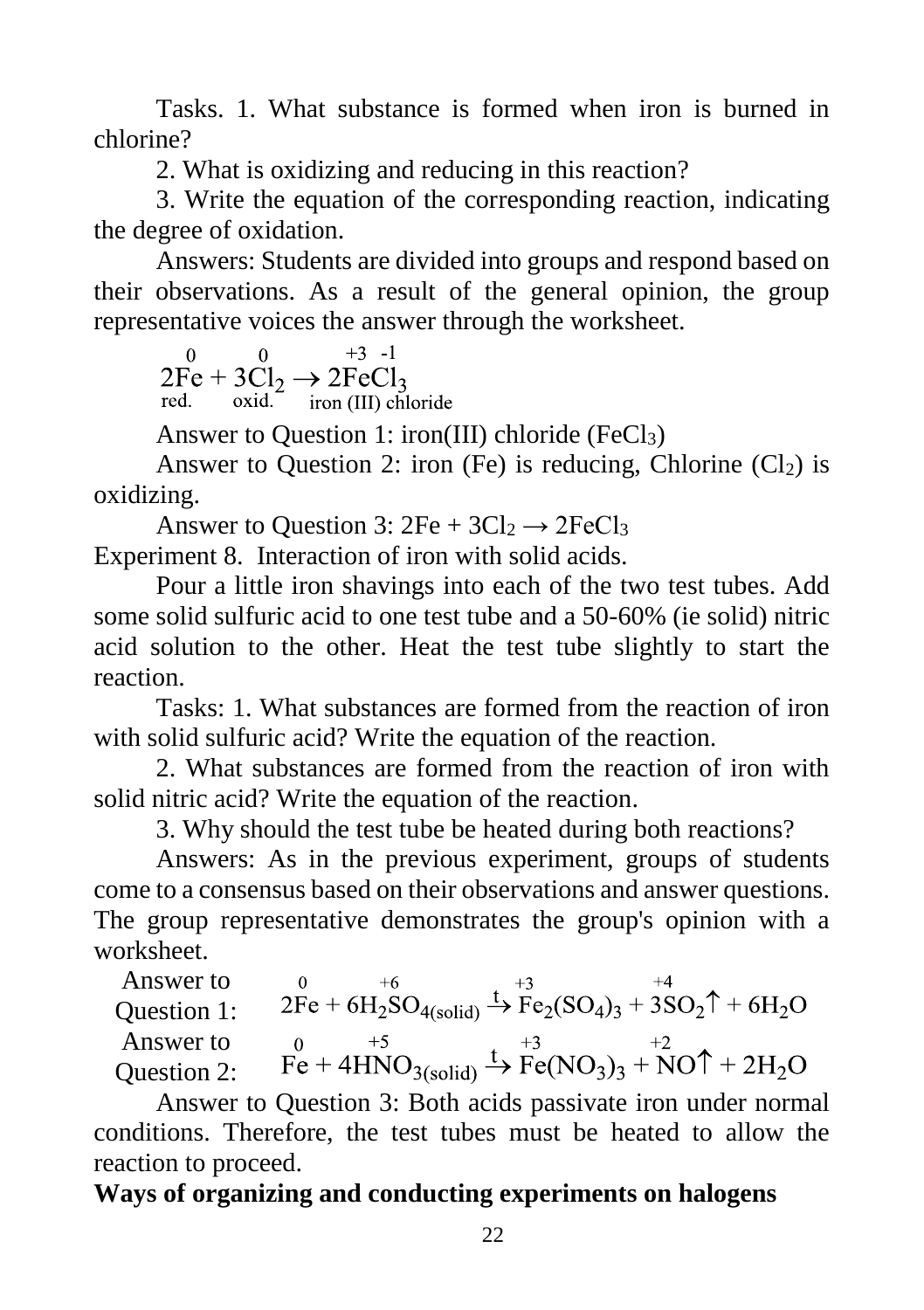Experiment 1. Chemical properties of chloride acid.

I. Pour the chloride acid obtained from the dissolution of hydrogen chloride in water into six test tubes. Put litmus paper in the 1<sup>st</sup> test tube. Place zinc pieces or magnesium tape on the 2<sup>nd</sup> test tube, and copper pieces on the  $3<sup>rd</sup>$  test tube. Pour a little copper (II) oxide into test tube 4 and heat the solution. Add a little freshly prepared copper (II) hydroxide to the  $5<sup>th</sup>$  and a little chalk or other carbonate salt to the  $6<sup>th</sup>$ .

Tasks: 1. Write the equations of the reactions that take place between the indicated substances.

2. How to explain the formation of a blue solution in the 4th and 5th test tubes, and the release of gas in the 6th?

Answers: In the first test tube, the litmus is painted red. This indicates that it contains acid.

In the second test tube, the released  $H_2$  gas  $Zn+2HCl \rightarrow ZnCl_2+H_2 \uparrow$  burns.

The Cu + HCl  $\rightarrow$  reaction does not proceed in test tube 3.

In the 4th test tube, black CuO dissolves, forming a blue solution.

 $CuO + 2HCl \rightarrow CuCl<sub>2</sub> + H<sub>2</sub>O$ 

It is the  $Cu^{2+}$  ions in the solution that give the solution a blue color.

In test tube 5, a blue  $Cu(OH)_2$  sediment dissolves, forming a blue solution.

 $Cu(OH)<sub>2</sub> + 2HCl \rightarrow CuCl<sub>2</sub> + 2H<sub>2</sub>O$ 

In test tube 6, a colorless, odorless  $CO<sub>2</sub>$  gas that does not burn in oxygen is seperated, which makes the lime water nauseous.

 $CaCO<sub>3</sub> + 2HCl \rightarrow CaCl<sub>2</sub> + CO<sub>2</sub> \uparrow + H<sub>2</sub>O$ 

Experiment 2. Determination of chloride acid and its salts.

Pour 1-2 ml of dilute chloride acid into one test tube, the same amount of NaCl into the second and KCl into the third. Add a few drops of silver (I) nitrate or lead (II) nitrate solution to all test tubes.

Tasks: 1. Write the equation of the reaction that occurs in each test tube.

2. Check whether the sediment in the test tubes is soluble in nitric acid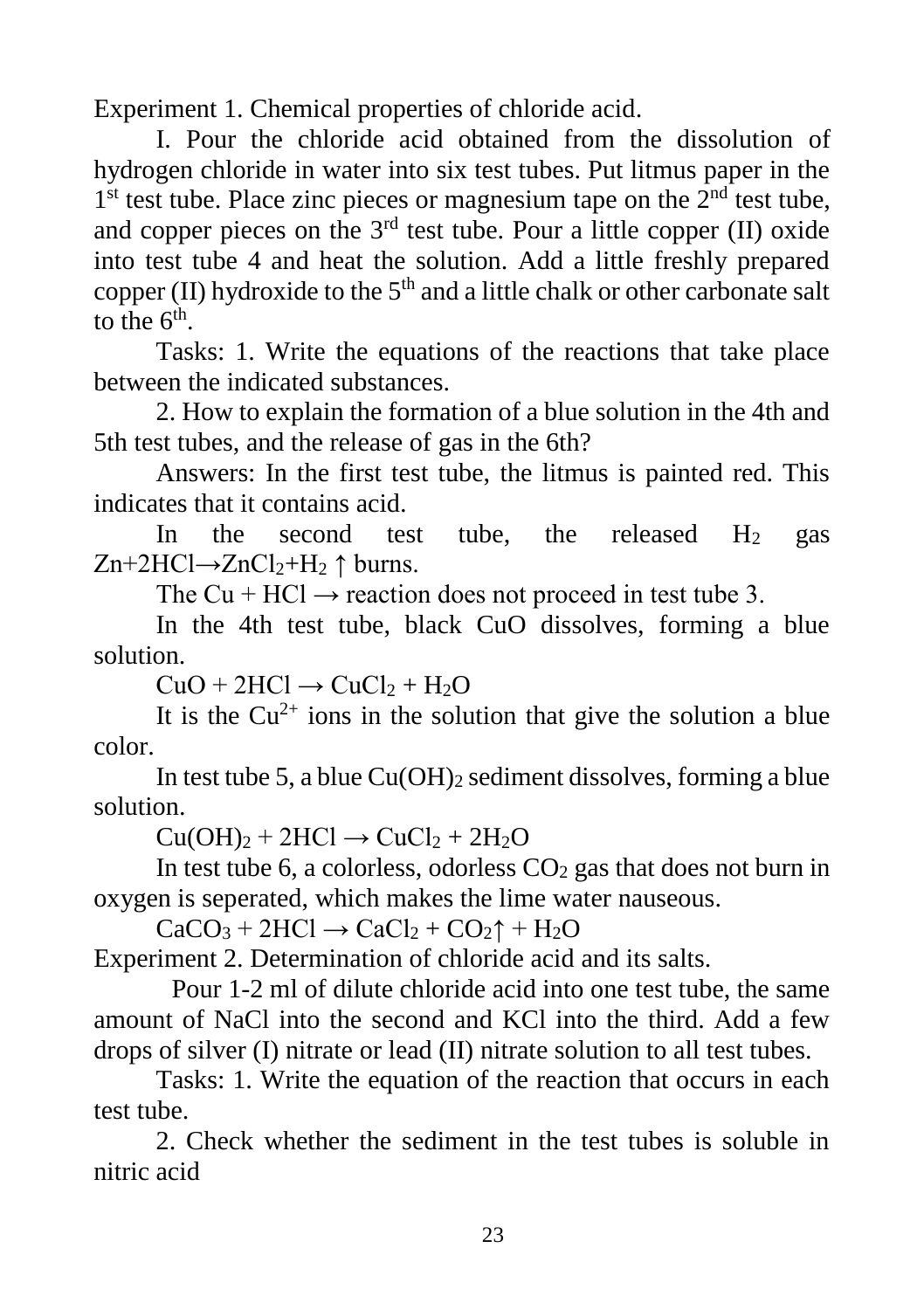Answers: Groups of students perform the tasks assigned to them separately under the guidance of a laboratory assistant and a teacher. Then, based on the general opinion of the group representatives, they write the answers to the given tasks in the workbooks.

Answer to Question 1:  $HCl + AgNO_3 \rightarrow AgCl \downarrow + HNO_3$  $NaCl + AgNO<sub>3</sub> \rightarrow AgCl \downarrow + NaNO<sub>3</sub>$  $KCl + AgNO<sub>3</sub> \rightarrow AgCl \downarrow + HNO<sub>3</sub>$ 

Answer to Question 2: In all three test tubes, a white AgCl sediment insoluble in nitric acid is obtained.

Experiment 3. Obtaining chloride acid and experiments with it.



**Figure 5. Obtaining chloride acid in the laboratory**

Install the device as shown in Figure 5. Pour 2-3 g of table salt into the test tube and add solid sulfuric acid until all the salt is wet. Close the mouth of the test tube with a stopper through which the gas pipe passes. Place the end of the tube in another test tube so that it is about 0.5-1 cm below the

surface of the water. Then carefully heat the mixture in the 1st test tube for 5-6 minutes. Make sure that the sulfuric acid does not splash on the test tube, which contains water.

Tasks: 1. Write the equations of the chemical reactions between solid H2SO<sup>4</sup> and NaCl under normal conditions and under intense heating.

2. What is the reason for the appearance of a thin stream drop in the second test tube?

3. Why should the end of the gas pipe be 0.5-1.0 cm deeper than the bottom of the water?

Experiments 1, 2, and 3 are a bit risky, that's why it is not possible for several groups to conduct them simultaneously. Such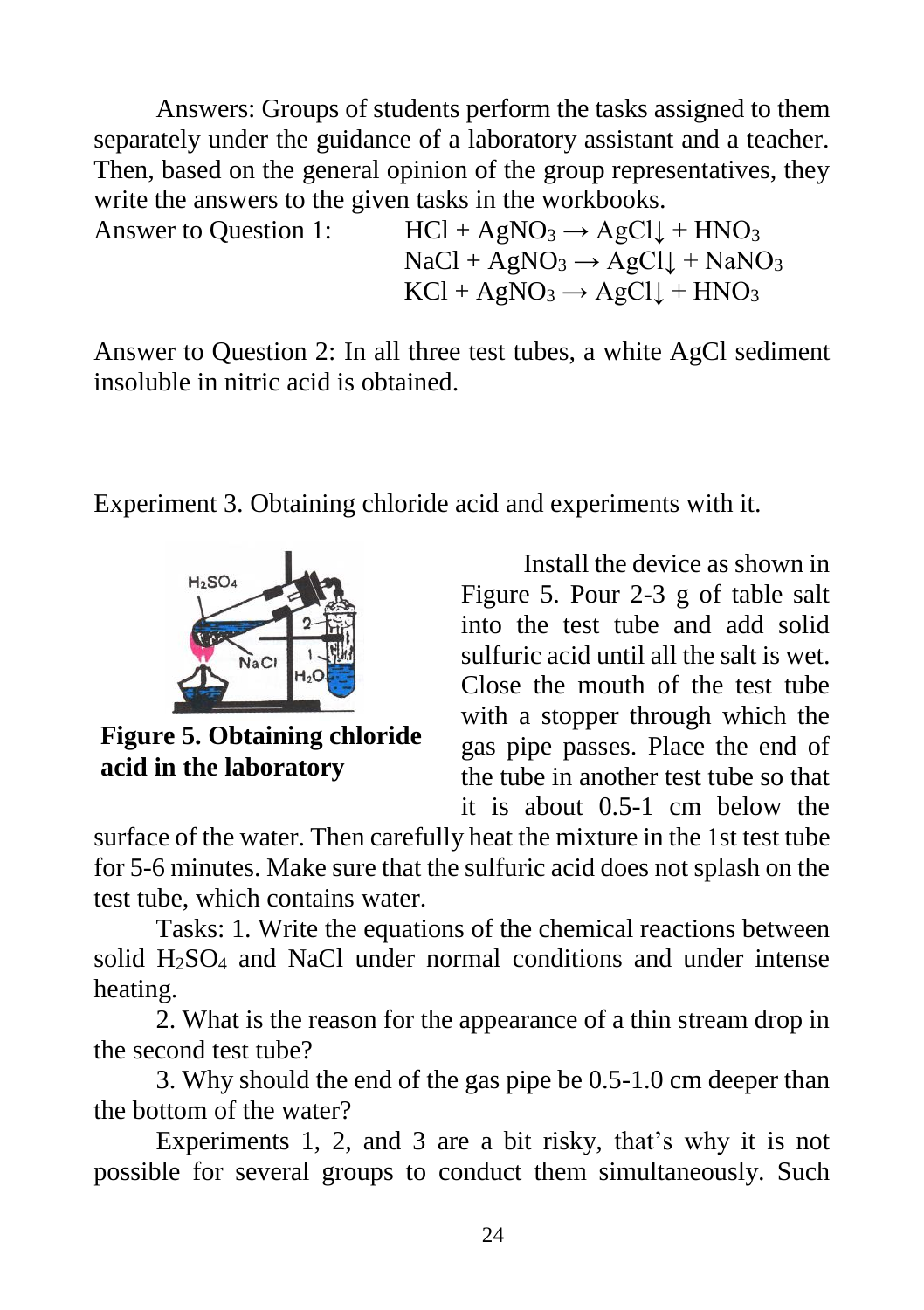experiments should be conducted with the participation of a laboratory assistant and under the guidance of a teacher. Simply divide the students into groups after the demonstration and ask them to write the answers on the worksheet. This means that as soon as the practice is over, students are divided into groups and answer the questions with a general discussion based on their observations and theoretical knowledge.

Answer to Question 1:  $NaCl<sub>(b)</sub> + H<sub>2</sub>SO<sub>4(solid)</sub> \rightarrow NaHSO<sub>4</sub> + HCl$ (under normal condition)

 $2NaCl_{(b)} + H_2SO_{4(qat)} \xrightarrow{t} Na_2SO_4 + 2HCl$  (when heated)

Answer to Question 2: The seperated HCl gas dissolves in the water vapor on the surface of the water and forms a thin stream on the wall of the test tube.

Answer to Question 3: The end of the gas pipe should be placed close to the bottom of the test tube so that the HCl gas is more soluble in water and gas escapes.

Thus, by conducting the above experiments and solving experimental problems, students' practical skills and creativity are better formed.

#### **The following results were obtained from the study.**

Our systematic research in the field of studying the need for practical work in the teaching of chemistry in general education schools, modern problems of chemistry and their impact on the quality of students' knowledge allows us to draw the following general conclusions.

1. For the first time, we have created a system for organizing and conducting experiments in chemistry in order to increase the efficiency of teaching chemistry and to build it in accordance with the requirements of the time [1, 3].

2. By organizing and conducting experiments in chemistry, the content of the school chemistry course was improved in accordance with the development requirements of the time and the level of development of science. Ways of organizing and conducting experiments in chemistry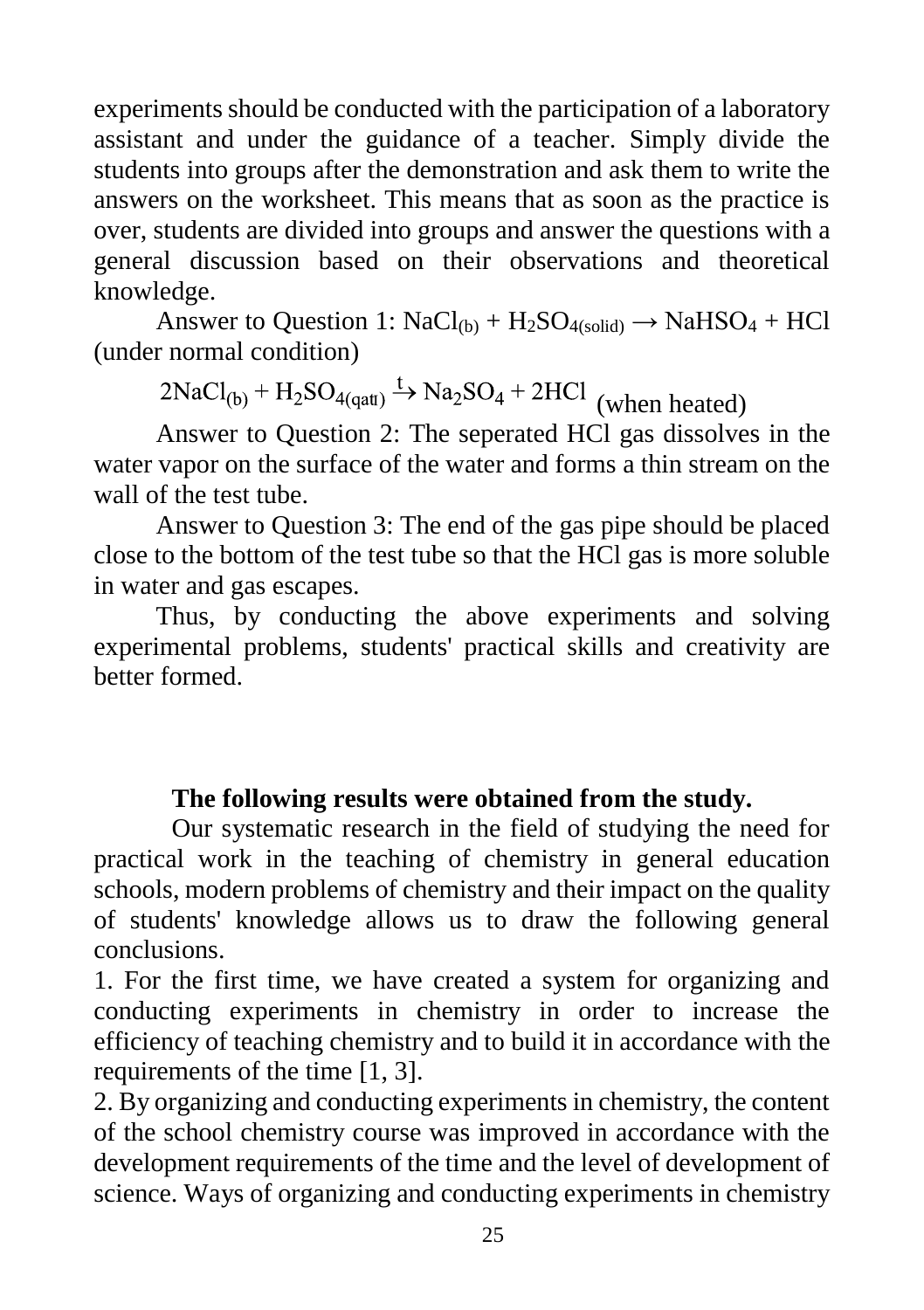related to students' independent work methods and methods of solving experimental problems have been identified [4-6,9,14].

3. In the process of teaching chemistry, the essence of the problems of education was determined, it was determined that there are wide opportunities for labor education, the means and methods of realization of those opportunities were researched.

4. Ways have been identified to organize and conduct chemistry experiments to test students' ability to understand, coordinate, compare, organize, think, and apply chemistry. [2, 11, 20].

5. A new educational infrastructure has been formed with the application of methods of organizing and conducting experiments in chemistry.

6. In the teaching process, using the methods of organizing and conducting experiments in chemistry in extracurricular activities, it was found that the subjects with increased interest in chemistry were better mastered by students with poor reading.

7. When the resources developed for the organization and conduct of experiments in chemistry are used effectively to strengthen students 'knowledge, they affect the development of students' attention, logic, memory and speed of information reception.

8. Laboratory experiments in chemistry, practical work, experimental problem solving create a favorable system between the theoretical foundations of chemistry and the practical part.

### **The main results of the dissertation are reflected in the following articles.**

1. Zülfüqarova, A.V. Kimya fənn kurikulumu innovativ, konseptual sənəd kimi // S.C.Mehdiyevin 100 illik yubileyinə həsr olunmuş Respublika elmi-praktik konfransı, – Bakı, – 2014. – I cild, – s.209- 210.

2. Abbasov, M.M. Kimyanın ilkin anlayışları əsasında nəzəri biliklərin möhkəmləndirilməsində məsələ həllinin rolu / M.M.Abbasov, N.A.Güncegörü, A.V.Zülfüqarova // Kimya məktəbdə, – 2015. №4  $(52)$ ,  $-$  s.4-59.

3. Əliyev, A.H. VII sinifdə kimyadan laboratoriya işlərinin təşkili və keçirilməsinə aid didaktik materiallar / A.H.Əliyev, A.V.Zülfüqarova // Kimya məktəbdə, – 2015. №2-3(50-51), – s.70-91.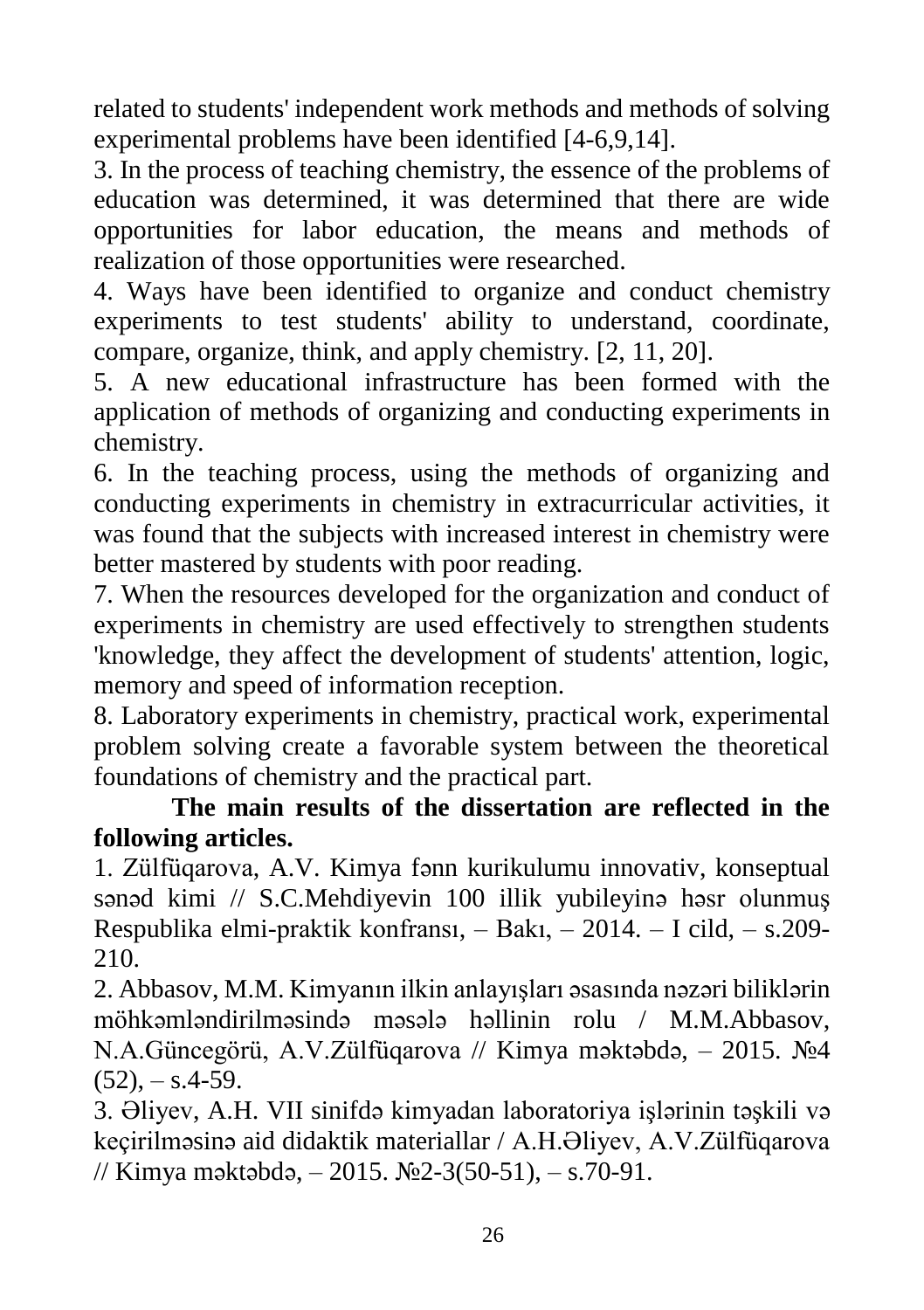4. Abbasov, M.M. Kimya məsələlərinin həllində sərbəst seçim hipotezi / M.M.Abbasov, A.M.Tağıyeva, A.V.Zülfüqarova [və b.] // Kimya məktəbdə, – 2016. №2 (54), – s.67-72.

5. Tağıyeva, A.M., Abbasov, M.M., Aslanbəyli, A.M. [və b.] Kimya məsələlərinin həllində qrafik metod // IX Bakı Beynəlxalq Məmmədəliyev konfransı. Bakı, – 2016. – s.230-234.

6. Abbasov, M.M., Tağıyeva, A.M., Zülfüqarova, A.V. [və b.] Kimya məsələlərinin həllində sərbəst seçim hipotezi // IX Beynəlxalq Məmmədəliyev konfransı, Bakı, – 2016. – s.234-238.

7. Abbasov, M.M. Hidrogen. Oksigen. Su / M.M.Abbasov, A.V.Zülfüqarova, S.M.Abbaszadə [və b.] // Kimya məktəbdə, – 2016.  $N<sub>2</sub>3-4(55-56)$ , – s.4-41.

8. Abbasov, M.M. Hidrogen mövzusunun tədrisi metodikası / M.M.Abbasov, Z.S.Abbasov, A.V.Zülfüqarova [və b.] // Kimya məktəbdə, – 2017. №1 (57), – s.4-20.

9. Аббасов, М.М. Математическое выражение количеств σ (сигма) связей в химических соединениях / М.М.Аббасов, З.С.Аббасов, А.В.Зулфигарова [и др.] // Москва: Аспирант и соискатель, – 2017. №4, – с. 8-21.

10. Zülfüqarova, A.V. Kimya fənninin tədrisində praktik metodların tətbiqi // Azərbaycan məktəbi,  $-2017$ .  $\text{Ne}4$ ,  $-$  s.58-61.

11. Zülfüqarova, A.V. Karbohidrogen molekulunda kimyəvi rabitələrin hesablanması // Elmi xəbərlər,  $-2017$ .  $\text{Ne6}$ ,  $-$  s.159-161.

12. Zülfüqarova, A.V. Ümumtəhsil məktəblərində kimyadan eksperimentlərin təşkili və həyata keçirilməsi yolları // Kimya məktəbdə, – 2017. №4 (60), – s.94-97.

13. Аббасов М.М. Математическое выражение химических связей в молекулах углеводородов / М.М.Аббасов, З.С.Аббасов, А.В.Зулфигарова [и др.] // Москва: Аспирант и соискатель, – 2018.  $N_2$ 1, – c.9-12.

14. Abbasov, M.M. Ümumtəhsil məktəblərinin kimya kursunda kimyəvi rabitə saylarının hesablanması üsulları / M.M.Abbasov, S.M.Abbaszadə, A.V.Zülfüqarova [və b.] // Kimya məktəbdə, – 2018.  $N_2$ 1, – s. 100-105.

15. Zülfüqarova, A.V. Kimyanın tədrisində şagirdlərin müstəqil işlərinin problemli yanaşma ilə əlaqələndirilməsində müasir səmərəli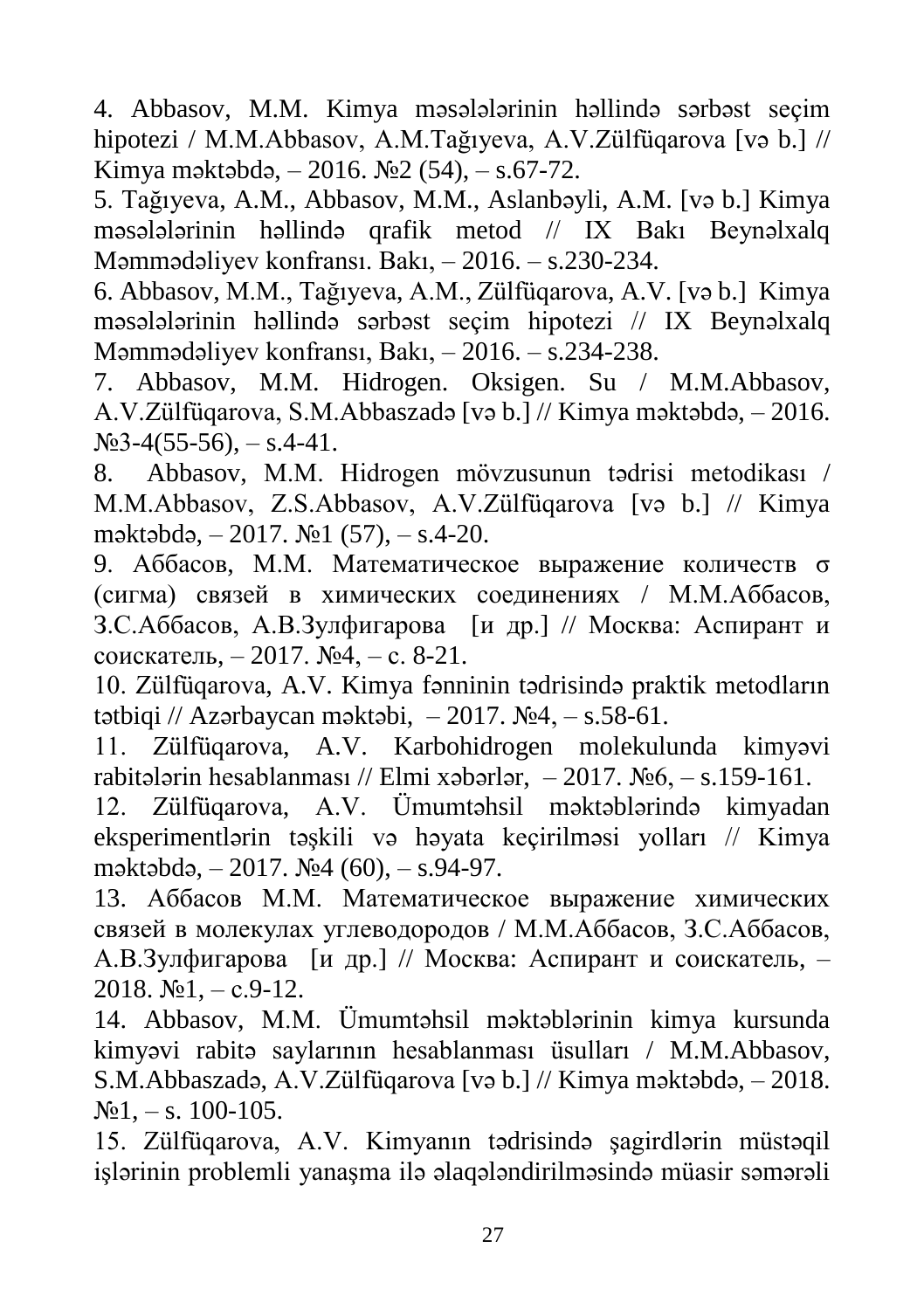texnologiyalardan istifadə// Hümanitar elmlərin öyrənilməsinin aktual problemləri, – 2018, №3, – s.246-249.

16. Zülfüqarova, A.V. Orta məktəbdə VII sinfin kimya kursunda nümayiş eksperimentlərinin aparılması prosesində şagirdlərin dərketmə fəallıqlarının nümayiş etdirilməsi // Bakı Qızlar Universiteti, Elmi əsərlər – 2018,  $N_2$ 3, – s.198-203.

17.Зульфигарова, А.В. Проблемы формирования творчиского мышления учащихся //– Одесса: Инновация педагогика, – 2018.  $N<sub>2</sub>4$ , том 1, - c.35-37.

18. Zülfüqarova, A.V. Müasir təlim texnologiyalarından istifadə etməklə bəzi qeyri-üzvi maddələrin alınması və fiziki-kimyəvi xassələrinin tədqiqi / A.V.Zülfüqarova, M.M.Abbasov // Kimya məktəbdə, – 2019, №2, – s.4-14.

19. Abbasov, M.M. Şagirdlərin müstəqil işi kimi situasiya tipli qeyristandart məsələlərin həlli üsulları / M.M.Abbasov, A.V.Zülfüqarva, S.M.Abbaszadə // Kimya məktəbdə, –2019. №3, – s.38-46.

20. Nevzat, Gül, Zülfüqarova, A.V. Ümumtəhsil məktəblərində kimyadan dərnək məşğələlərinin təşkili və tətbiqi metodikası // AMEA Neft-Kimya Prosesləri İnstitutunun 90 illik yubileyinə həsr edilmiş "Kimyanın aktual problemləri" beynəlxalq konfransının materialları – Bakı, – 2019, – 2-4 oktyabr, – s.520-521.

21. Гасанова, П.Ш.,Зульфугарова, А.В., Аббасов, М.М. Выгодные пути повышения активностьи студентов в среднеспелициализированных школах и колледжах // Педагогика и современное образование: Традиции, опыт и ионновации. Сброник статей X международной научно-практической конференции, г.Пенза, – 5 марта, – 2020, – с.81-83.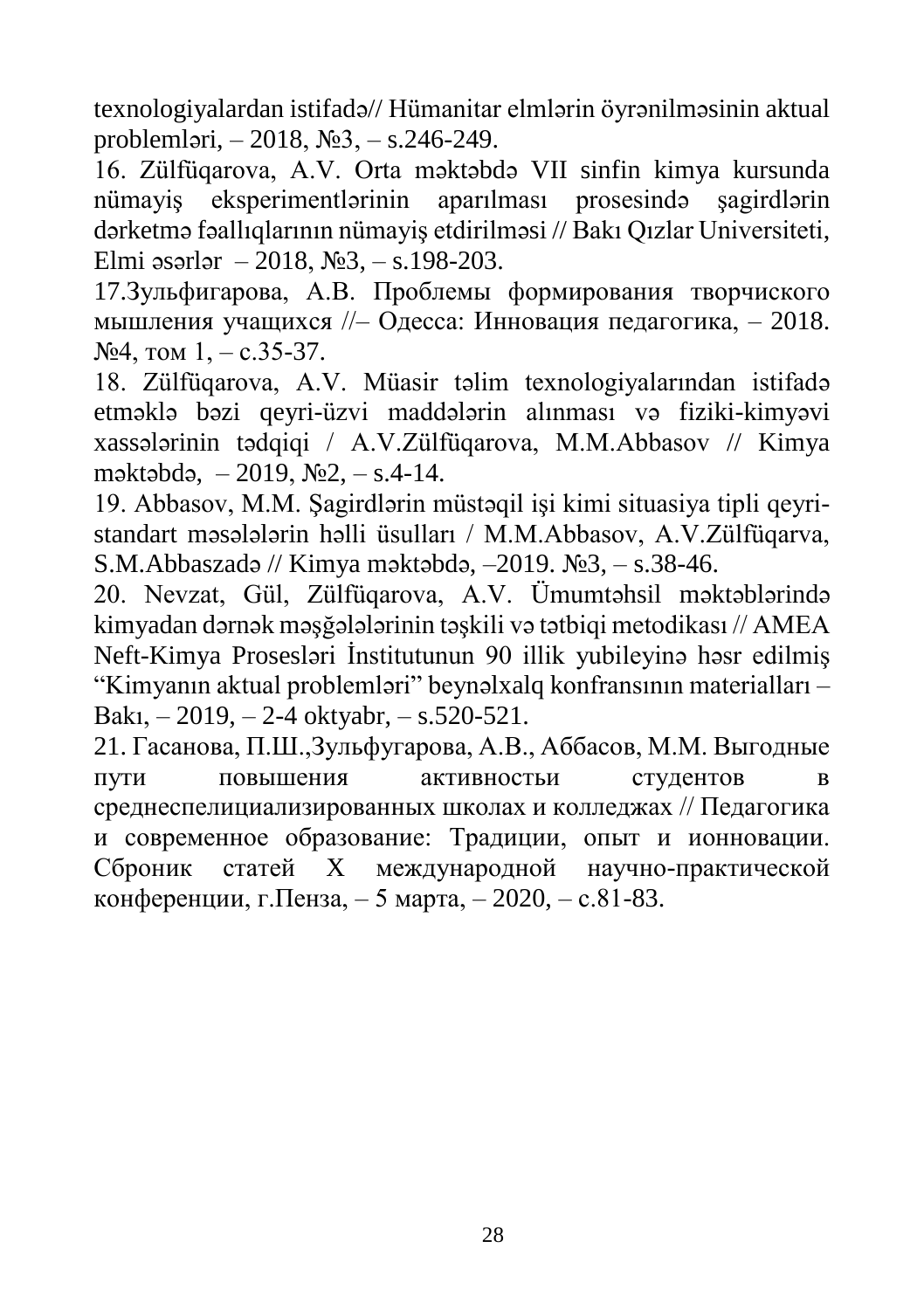The defense of the dissertation will be held on 29<sup>th</sup> Aprel 2022 at  $14^{00}$  at the meeting of the Dissertation Council FD 2.15 operating under the Azerbaijan State Pedagogical University

Address: Az 1000, Baku city, Uzeyir Hajibeyli street, 68.

The dissertation is accesible at the Library and İnformation Center of the Azerbaijan State Pedagogical University Electronic versions of the dissertation and its abstract available on official website of the Azerbaijan State Pedagogical University. Abstract was sent to the required addresses on 29 march 2022.